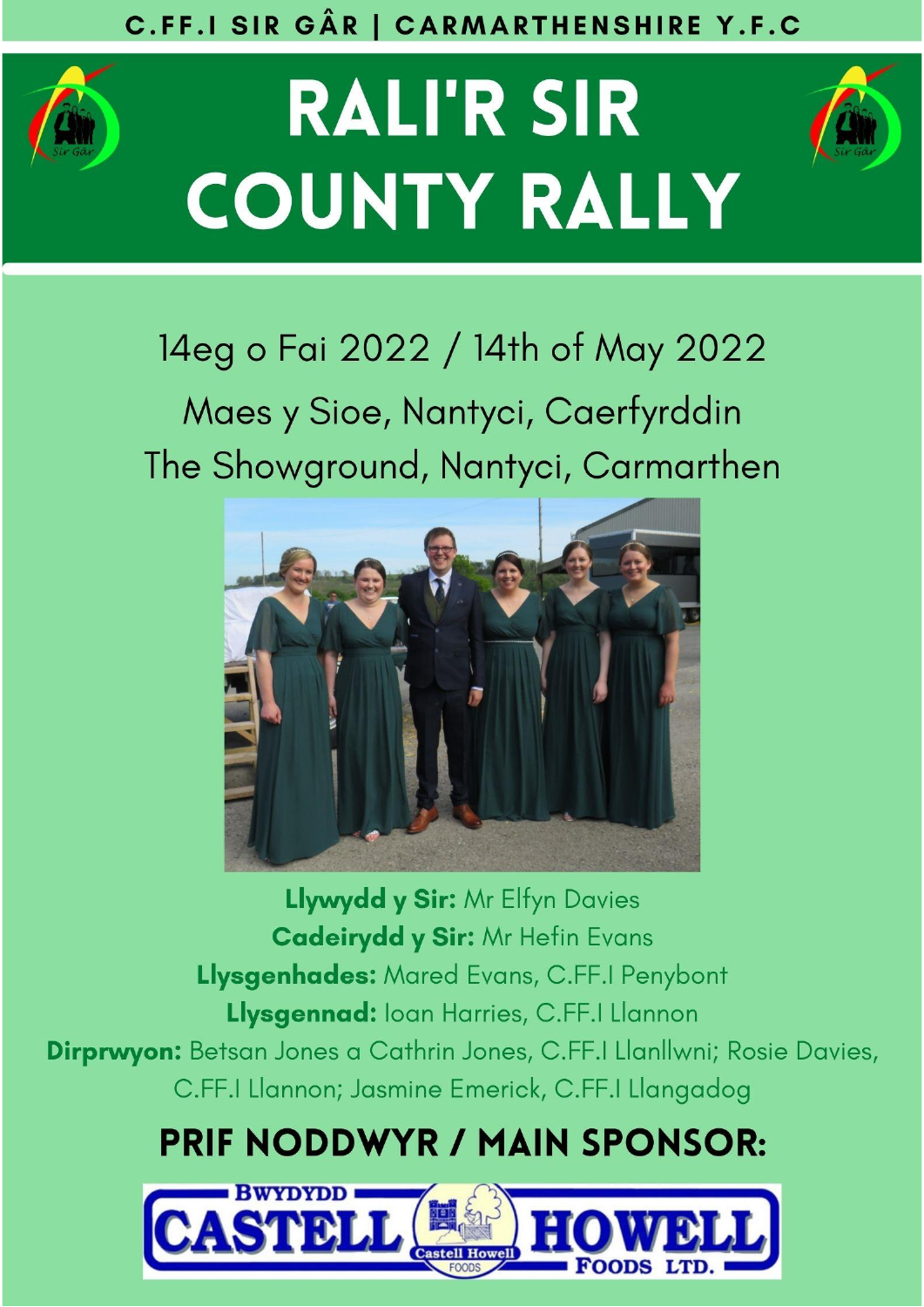

**Clybiau Ffermwyr Ifanc Sir Gâr Carmarthenshire Young Farmers Club**



# **CANLYNIADAU RALI 2022 RALLY RESULTS**

#### **Adran Iau / Juniors Section**

#### **Barnu Gwartheg Hereford (SFC) / Hereford Cattle Stock Judging (RWAS)**

| <b>Club</b>   | <b>Member A</b><br>(U18) | $\blacksquare$<br>ဗ္ဓ<br>ïΞ<br>100 | $\sim$<br>Ring<br>50 | <b>Tota</b><br>150 | ⋖<br><b>Total</b><br>100 | <b>Member B</b><br>(U18) | $\mathbf -$<br>Ring<br>100 | $\sim$<br>ဗ္ဗ<br>ĩΣ<br>50 | <b>Tota</b><br>150 | $\mathbf{\Omega}$<br><b>Total</b><br>100 | <b>Team</b><br><b>Total</b> | <b>Position</b> |
|---------------|--------------------------|------------------------------------|----------------------|--------------------|--------------------------|--------------------------|----------------------------|---------------------------|--------------------|------------------------------------------|-----------------------------|-----------------|
| San Ishmaels  | Iwan Thomas              | 95                                 | 47                   | 142                | 71.00                    | Cari Gibbon              | 85                         | 50                        | 135                | 67.5                                     | 138.50                      | 1               |
|               | Rhianydd                 |                                    |                      |                    |                          | William                  |                            |                           |                    |                                          |                             |                 |
| Llandeilo     | <b>Davies</b>            | 82                                 | 50                   | 132                | 66.00                    | Edwards                  | 88                         | 39                        | 127                | 63.5                                     | 129.50                      | 2               |
| Penybont      | Marie Hughes             | 73                                 | 50                   | 123                | 61.50                    | Gilbert Roberts          | 87                         | 40                        | 127                | 63.5                                     | 125.00                      | 3               |
| Llangadog     | <b>Guto Price</b>        | 87                                 | 50                   | 137                | 68.50                    | Dafydd Griffiths         | 77                         | 36                        | 113                | 56.5                                     | 125.00                      | 4               |
| Dyffryn Cothi | Harri Williams           | 78                                 | 39                   | 117                | 58.50                    | <b>Trystan Evans</b>     | 66                         | 46                        | 112                | 56                                       | 114.50                      | 5               |
| Dyffryn Tywi  | Elen Beynon              | 55                                 | 40                   | 95                 | 47.50                    | <b>Wiliam Davies</b>     | 85                         | 47                        | 132                | 66                                       | 113.50                      | 6               |
| Llanddarog    | Angharad<br>Williams     | 79                                 | 50                   | 129                | 64.50                    | <b>Rhys Griffiths</b>    | 65                         | 27                        | 92                 | 46                                       | 110.50                      |                 |
|               |                          |                                    |                      |                    |                          |                          |                            |                           |                    |                                          |                             |                 |

| <b>Club</b>  | <b>Member</b> |    |    |     | Ind<br><b>Mark</b> |
|--------------|---------------|----|----|-----|--------------------|
| San Ishmaels | Lisa Gibbard  | 75 | 50 | 125 | 62.5               |
| Llanfynydd   | Carys Morgan  | 84 | 36 | 120 | 60                 |
| Penybont     | Olwen Roberts | 78 | 36 | 114 |                    |

#### **Tynnu'r Gelyn Iau (SFC) / Junior Tug of War (RWAS)**

| <b>Club</b> | <b>Members (between 7-10 members)</b>                                                                                                                       | <b>Position</b> |
|-------------|-------------------------------------------------------------------------------------------------------------------------------------------------------------|-----------------|
| San Pedr    | Elen Davies, Gruff Williams, Sion Edwards, Owain<br>Edwards, Rhydian Edwards, Charlie Thomas, Owain<br>Jones a Jac Thomas                                   |                 |
| Capel Iwan  | Celt Edwards, Cian Jones, Ifan Thomas, Erin Thomas,<br>Lily Evans, Alaw Evans, Alaw Edwards, Manon Davies,<br>Ffion Davies, Georgia Smith                   | 2               |
| Llanddarog  | Rhys Griffiths, Daniel Thomas, Steffan Griffiths, Llyr<br>Griffiths, Tomos Davies, Morgan Davies, Ellis Davies,<br>Lowri Thomas, Catrin Thomas, Elin Thomas | 3               |
| Llandovery  | Bethan Price, Dafydd Price, Tomos Price, Emily<br>Thomas, Jac Davies, Dafydd Morgan, Dylan Richards,<br>Eleri Morgan, Harry Ellson, Abigail Phillips        | 4               |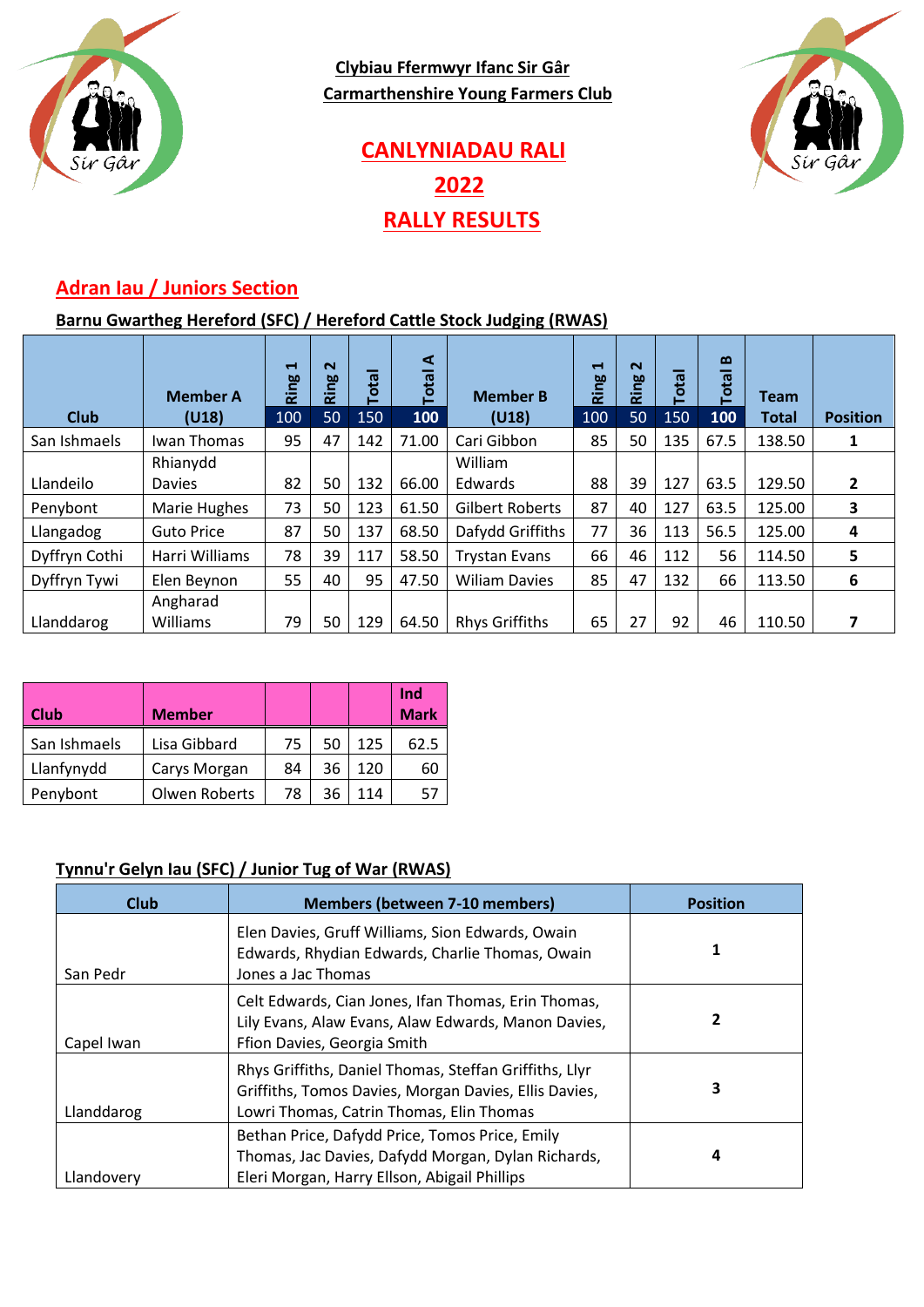| Dyffryn Cothi | Lloyd Thomas, Jess Jones, Dion Davies, Alex Lewis,<br>Owen Davies, Tomos Green, Harri Williams, Ryan<br>Jones, Ronnie Evans, Ryan Davies    | 5 |
|---------------|---------------------------------------------------------------------------------------------------------------------------------------------|---|
| Dyffryn Tywi  | Caleb Bishop, Jack Jones, Gwion Evans, Celt Bolton,<br>Gwyn James, Wil Davies, Gethin Hopkins, Morgan<br>James, Bedwyr Bishop, Iago Dafydd, | 6 |
| Llanllwni     | Cai Rees, Tudur George, Owain Dunn, lestyn Davies,<br>Elis Evans, Llyr Dunn, Gwion Evans, Thomas Williams                                   |   |
| Penybont      | Carwyn Thomas, Gilbert Roberts, Elan Thomas, Olwen<br>Roberts, Marie Hughes, Rhianna Hughes a Celyn<br><b>Richards</b>                      | 8 |

#### **Arwydd i Hyrwyddo'r Rali (Cyst. Sir) / Sign to Promote the Rally (County Comp.)**

|               |                                                                                                                                         | Total |                 |
|---------------|-----------------------------------------------------------------------------------------------------------------------------------------|-------|-----------------|
| <b>Club</b>   | <b>Members</b>                                                                                                                          | 100   | <b>Position</b> |
| Capel Iwan    | Sara Jones, Fflur Williams, Marged-Elen<br>Jones, Mared Alun, Mari-Glyn Jones                                                           | 92    | 1               |
|               | Sara Brown, Megan Wilson, Cerys Brown,<br>Emily Cockroft, Megan Stevens, William<br>Cockroft, Thea Stevens, Lois Howells,               |       |                 |
| Cynwyl Elfed  | Seren Baldwin                                                                                                                           | 89    | $\overline{2}$  |
| Llanllwni     | Catrin Daniel, Hanna Thomas, Elan Evans<br>a Efa Evans                                                                                  | 82    | 3               |
| Llandeilo     | Fflur Davies, Haf Davies, Elan Small,<br>Manon Small, Molly Edwards, Alys James<br>a Sam Hastilow                                       | 76    | 4               |
| Dyffryn Cothi | Hywel Jones, Dion Davies, Max Benton,<br>Ryan Ashley, Maggie Lewis a Alex Lewis                                                         | 74    | 5               |
| Llanfynydd    | Arwel Evans, Tomos Roberts, Ifan<br>Humphreys a Lowri Strudwick                                                                         | 70    | 6               |
| Capel-Arthne  | Gethin Morgan, Owain Jones, Carwyn<br>Davies, Lucas Pritchard, Macsen Tobias-<br>Quick                                                  | 68    | $\overline{7}$  |
| Llannon       | Katia Rose, Bethany Salisbury, Callum<br>Clarke, Rhydian Davies, Hannah Jones,<br>Holly Thomas, Manon Owens, Gwawr<br>Owens, Cari Jones | 64    | 8               |

#### **Canu Grwp Iau (SFC) / Group Singing Juniors (RWAS)**

|             |                                                                                                | mance<br>ق<br><b>a</b> | កូ<br>o | <b>Effect</b><br>erall | <b>Total</b> |                 |
|-------------|------------------------------------------------------------------------------------------------|------------------------|---------|------------------------|--------------|-----------------|
| <b>Club</b> | <b>Members (between 2-6 members U18)</b>                                                       | 35 <sub>1</sub>        | 35      | 20                     | 100          | <b>Position</b> |
| Capel Iwan  | Sara Jones, Fflur Williams, Esther Defis,<br>Alaw Evans, Marged-Elen Jones, Mari-Glyn<br>Jones | 35                     | 34      | 20                     | 89           |                 |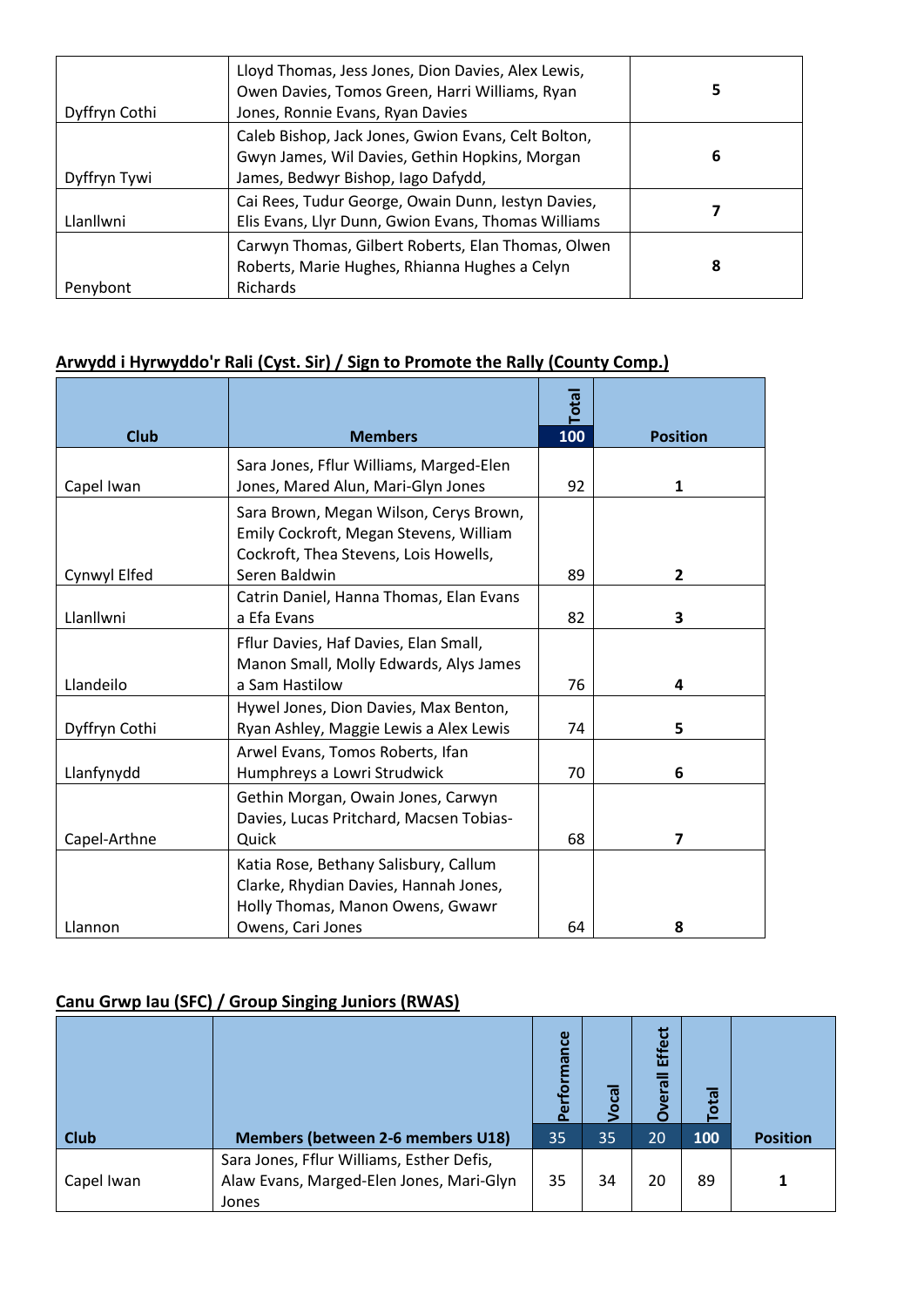#### **Gwersyllwyr Galluog (SFC) / Capable Campers (RWAS)**

|              |                           |                           |                        |            | Egg | Teamwork | Total |                 |
|--------------|---------------------------|---------------------------|------------------------|------------|-----|----------|-------|-----------------|
| <b>Club</b>  | <b>Member U18</b>         | <b>Member U18</b>         | <b>Member U18</b>      | Tent<br>30 | 30  | 40       | 100   | <b>Position</b> |
| San Ishmaels | Cari Davies               | Lisa Gibbard              | Haf Dafydd             | 23         | 25  | 35       | 83    | 1               |
| Llangadog    | Ilan Dafydd               | lestyn Hughes             | Osian Jones            | 27         | 22  | 33       | 82    | $\overline{2}$  |
| Capel Iwan   | <b>Sion Davies</b>        | <b>Tudur Williams</b>     | Alaw Evans             | 20         | 27  | 32       | 79    | 3               |
| Llanddarog   | Llyr Campbell             | <b>Iolo Evans</b>         | <b>Tomos Davies</b>    | 27         | 20  | 28       | 75    | 4               |
| Capel-Arthne | Lucas Thomas<br>Pritchard | Carwyn Davies             | Gethin Morgan          | 18         | 26  | 30       | 74    | 5               |
| San Pedr     | Cai Howells               | Rhun James                | <b>Arthur Fenemore</b> | 16         | 20  | 35       | 71    | 6               |
| Llanllwni    | Hanna Thomas              | Elan Evans                | <b>Catrin Daniel</b>   | 18         | 22  | 30       | 70    | 7               |
| Cynwyl Elfed | Thea Stevens              | <b>Emily May Cockroft</b> | Seren Baldwin          | 22         | 17  | 30       | 69    | 8               |
| Cwmann       | Rhys Evans                | Sion Evans                | Llyr Davies            | 15         | 25  | 28       | 68    | 9               |
| Llannon      | <b>Rhydian Davies</b>     | Callum Clarke             | Cari Jones             | 15         | 20  | 25       | 60    | 10              |
| Dyffryn Tywi | <b>Gethin Hopkins</b>     | <b>Wil Davies</b>         | Gwyn James             | 20         | 17  | 20       | 57    | 11              |
| Llandeilo    | Dafydd Jones              | George Thomas             | Sam Morgan             | 15         | 17  | 20       | 52    | 12              |
| Llandovery   | <b>Bethan Price</b>       | <b>Emily Thomas</b>       | <b>Sion Davies</b>     | 15         | 10  | 25       | 50    | 13              |
| Llanfynydd   | Eva Davies                | Theo James                | Logan Smith            | 12         | 12  | 20       | 44    | 14              |

#### **Paratoi Llo Godro (Cyst. Sir) / Prepare a Dairy Calf (County Comp.)**

|             |                         | ration<br>힏<br>$\omega$<br>$\Omega$ | <b>bo</b><br>등<br>ඕ<br>ling/l<br>힡<br>π | ota |                 |
|-------------|-------------------------|-------------------------------------|-----------------------------------------|-----|-----------------|
| <b>Club</b> | <b>Member U18</b>       | 50                                  | 50                                      | 100 | <b>Position</b> |
| Llanddarog  | <b>William Richards</b> | 45                                  | 40                                      | 85  |                 |

#### **Paratoi Llo Bîff (Cyst. Sir) / Prepare a Beef Calf (County Comp.)**

|             |                            | reperation<br>Ā | ading<br>andling/L | ota |                 |
|-------------|----------------------------|-----------------|--------------------|-----|-----------------|
| <b>Club</b> | <b>Member U18</b>          | 50              | 50                 | 100 | <b>Position</b> |
| Penybont    | <b>Gwion Jones-Howells</b> | 45              | 47                 | 92  |                 |
| Llandeilo   | <b>Rhianydd Davies</b>     | 46              | 45                 | 91  | 7               |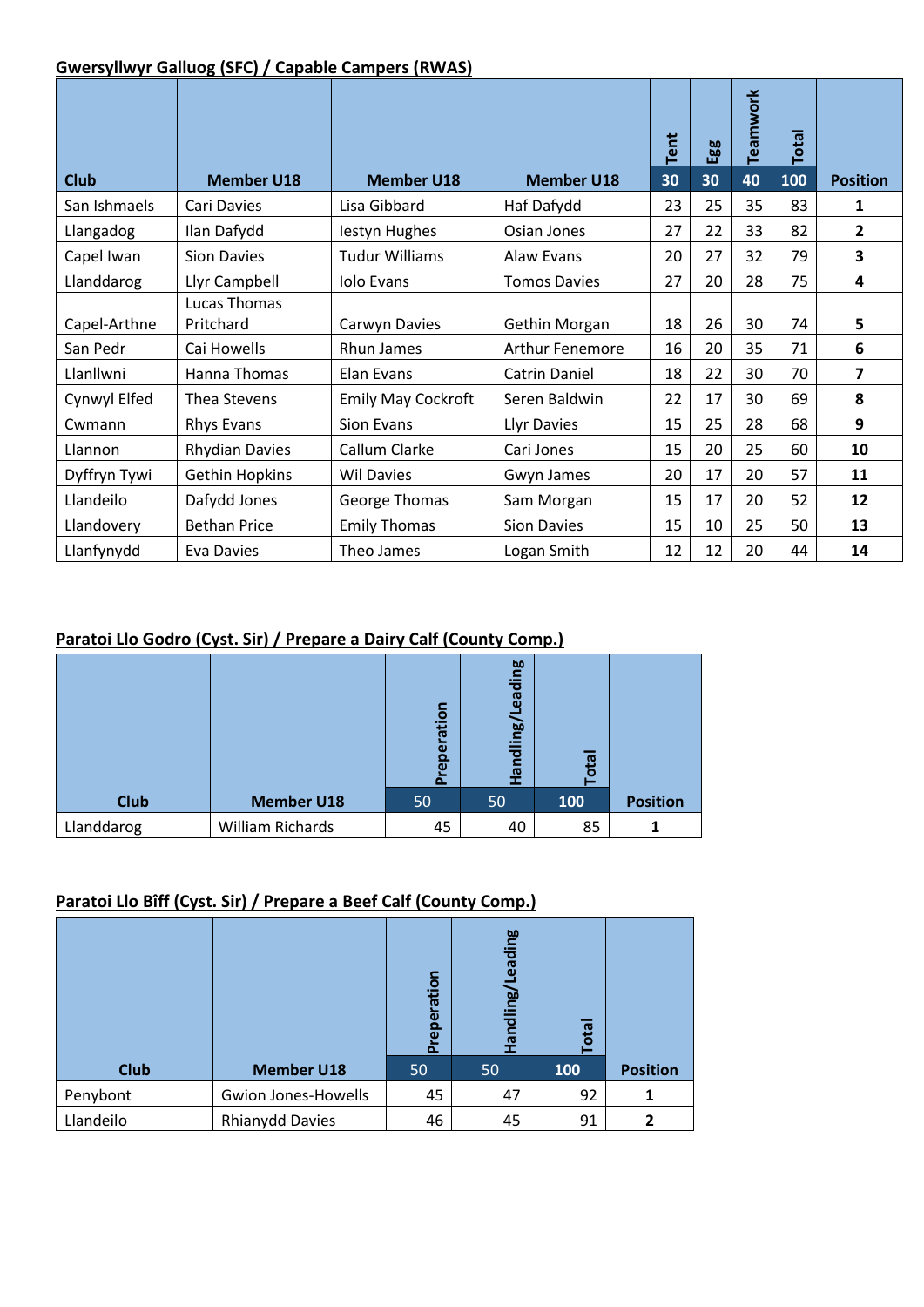#### **Barnu Defaid North County Cheviot (SFC) / North County Cheviot Sheep Judging (RWAS)**

|               | <b>Member A</b>       | $\blacksquare$<br>Ring | $\sim$<br>Ring | <b>Total</b> | ◀<br><b>Total</b> | <b>Member B</b>      | $\blacksquare$<br>Ring | $\sim$<br>Ring | <b>Tota</b> | $\mathbf{a}$<br><b>Total</b> | <b>Team</b> |                 |
|---------------|-----------------------|------------------------|----------------|--------------|-------------------|----------------------|------------------------|----------------|-------------|------------------------------|-------------|-----------------|
| <b>Club</b>   | (U18)                 | 100                    | 50             | 150          | 100               | (U18)                | 100                    | 50             | 150         | 100                          | Total       | <b>Position</b> |
|               | Gilbert               |                        |                |              |                   |                      |                        |                |             |                              |             |                 |
| Penybont      | <b>Roberts</b>        | 96                     | 47             | 143          | 71.50             | Olwen Roberts        | 71                     | 39             | 110         | 55.00                        | 126.50      | 1               |
| Llangadog     | Sara Price            | 87                     | 36             | 123          | 61.50             | <b>Guto Price</b>    | 77                     | 47             | 124         | 62.00                        | 123.50      | 2               |
|               | Manon                 |                        |                |              |                   |                      |                        |                |             |                              |             |                 |
| Llangadog     | <b>Roberts</b>        | 83                     | 40             | 123          | 61.50             | <b>Mari Davies</b>   | 83                     | 40             | 123         | 61.50                        | 123.00      | 3               |
| Llanfynydd    | Carys Morgan          | 77                     | 46             | 123          | 61.50             | Daniel Thomas        | 79                     | 39             | 118         | 59.00                        | 120.50      | 4               |
| Penybont      | Elan Thomas           | 82                     | 47             | 129          | 64.50             | Marie Hughes         | 69                     | 40             | 109         | 54.50                        | 119.00      | 5               |
|               |                       |                        |                |              |                   | Angharad             |                        |                |             |                              |             |                 |
| Llanddarog    | <b>Rhys Griffiths</b> | 91                     | 40             | 131          | 65.50             | Williams             | 67                     | 39             | 106         | 53.00                        | 118.50      | 6               |
| Dyffryn Cothi | <b>Isaac Davies</b>   | 78                     | 45             | 123          | 61.50             | Harri Williams       | 69                     | 41             | 110         | 55.00                        | 116.50      | 7               |
|               |                       |                        |                |              |                   | Steffan              |                        |                |             |                              |             |                 |
| San Ishamels  | Lisa Gibbard          | 62                     | 46             | 108          | 54.00             | Griffiths            | 76                     | 40             | 116         | 58.00                        | 112.00      | 8               |
| Llanllwni     | Efa Evans             | 62                     | 39             | 101          | 50.50             | Elan Evans           | 80                     | 37             | 117         | 58.50                        | 109.00      | 9               |
| Llanddarog    | <b>Tomos Davies</b>   | 43                     | 40             | 83           | 41.50             | Llyr Griffiths       | 79                     | 50             | 129         | 64.50                        | 106.00      | 10              |
| Dyffryn Tywi  | Elen Beynon           | 48                     | 40             | 88           | 44.00             | <b>Wiliam Davies</b> | 74                     | 46             | 120         | 60.00                        | 104.00      | 11              |

#### **Individuals**

|               |                    |    |    |     | Ind         |
|---------------|--------------------|----|----|-----|-------------|
| Club          | <b>Member</b>      |    |    |     | <b>Mark</b> |
|               | Rhianydd           |    |    |     |             |
| Llandeilo     | <b>Davies</b>      | 30 | 47 | 77  | 38.50       |
| Dyffryn Cothi | Ryan Ashley        | 79 | 39 | 118 | 59.00       |
| Llanfynydd    | <b>Arwel Evans</b> | 70 | 27 | 97  | 48.50       |
| Llangadog     | <b>Gruff Jones</b> | 51 | 46 | 97  | 48.50       |

#### **Canu Unigol Iau (SFC) / Solo Singing Juniors (RWAS)**

|               |                      | ဗွ<br>त्व<br>ę<br>$\omega$<br>$\Delta$ | ocal | ess<br>ā | <b>Effect</b><br>$\overline{\overline{16}}$<br>$\bar{\mathbf{e}}$<br>Ò | <b>Total</b> |                 |
|---------------|----------------------|----------------------------------------|------|----------|------------------------------------------------------------------------|--------------|-----------------|
| <b>Club</b>   | <b>Member U18</b>    | 35                                     | 35   | 10       | 20                                                                     | 100          | <b>Position</b> |
| Llandeilo     | <b>Fflur Davies</b>  | 34                                     | 35   | 0        | 20                                                                     | 89           |                 |
| Penybont      | Celyn Richards       | 34                                     | 34   | 0        | 19                                                                     | 87           | $2 =$           |
| Dyffryn Cothi | <b>Trystan Evans</b> | 30                                     | 32   | 7        | 18                                                                     | 87           | $2=$            |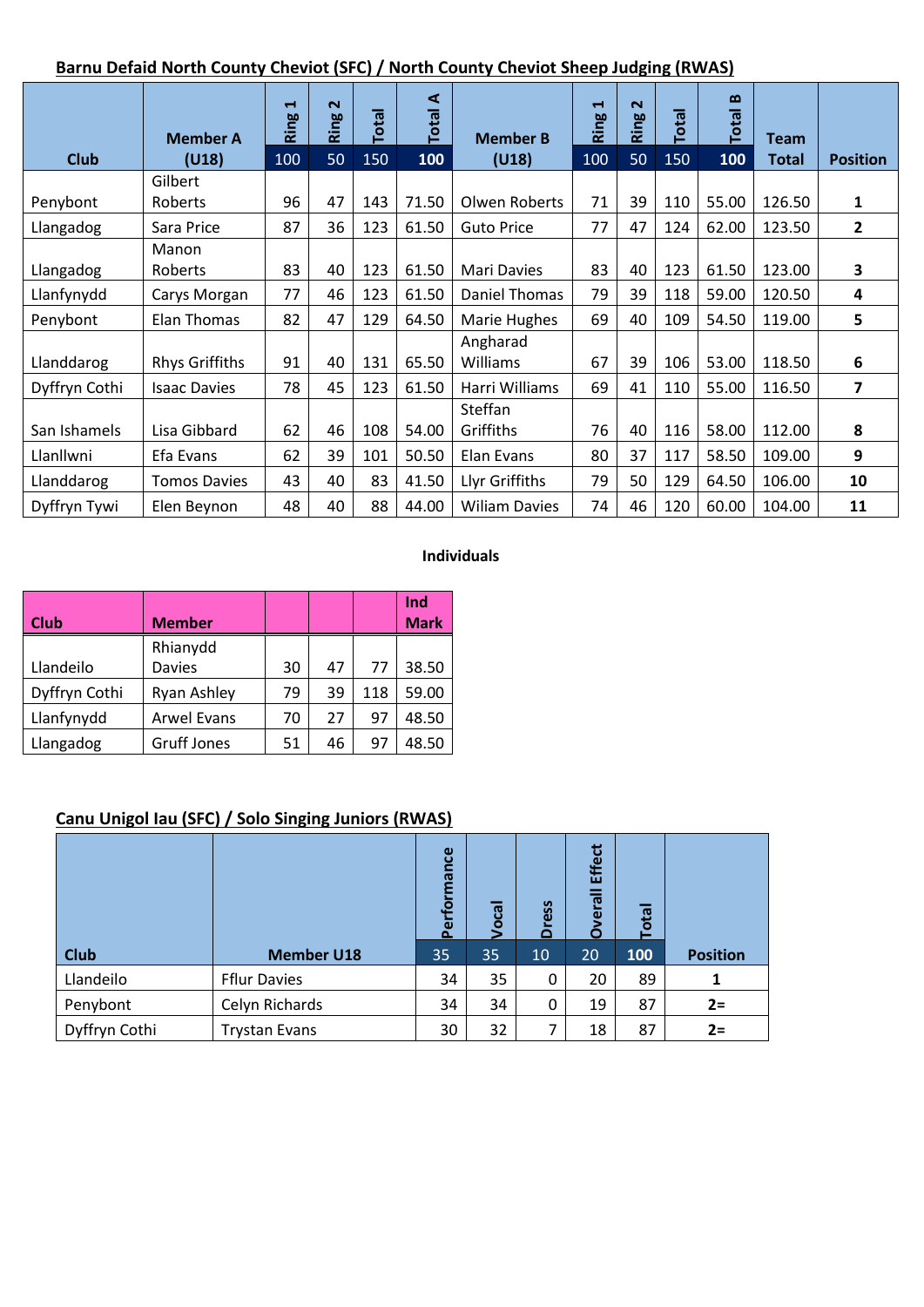# **Trin Gwlân (SFC) / Wool Handling (RWAS)**

|               |                   | 恧<br>ъ     |                 |
|---------------|-------------------|------------|-----------------|
| Club          | <b>Member U18</b> | <b>100</b> | <b>Position</b> |
| Dyffryn Cothi | Harri Williams    | 26         |                 |
| Dyffryn Cothi | Maggie Lewis      | 33         |                 |
| Llanfynydd    | Elsie Blakeman    | 49         | 3               |
| Dyffryn Cothi | Ryan Ashley       | 53         | 4               |

#### **Floral Art U16 (NFYFC)**

|              |                           | Idea | Colour | Composition     | <b>Technical</b> | <b>Total</b> |                 |
|--------------|---------------------------|------|--------|-----------------|------------------|--------------|-----------------|
| <b>Club</b>  | <b>Member U16</b>         | 20   | 20     | 20 <sub>1</sub> | 40               | 100          | <b>Position</b> |
| Llandovery   | Sian Thomas-Davies        | 18   | 18     | 17              | 36               | 89           | 1               |
| Penybont     | Olwen Roberts             | 17   | 19     | 17              | 35               | 88           | $\mathbf{2}$    |
| Cynwyl Elfed | <b>Emily May Cockroft</b> | 18   | 16     | 16              | 36               | 86           | 3               |
| Llanfynydd   | Eva Davies                | 17   | 16     | 16              | 34               | 83           | 4               |
| Llannon      | Hannah Jones              | 16   | 17     | 15              | 34               | 82           | $5=$            |
| Llanddarog   | <b>Einir Rees</b>         | 16   | 18     | 15              | 33               | 82           | $5=$            |

#### **Sialens Sgiliau ar y Sbot (SFC) / On the Spot Skills Challenge (RWAS)**

| Club          | <b>Member A U18</b>   | ⋖<br><b>Total</b> | <b>Member B U16</b>    | മ<br><b>Total</b> | <b>Total</b> | <b>Position</b> |
|---------------|-----------------------|-------------------|------------------------|-------------------|--------------|-----------------|
| Llandeilo     | <b>Fflur Davies</b>   | 18                | <b>Haf Davies</b>      | 10                | 28           | 1               |
| Capel Iwan    | <b>Fflur Williams</b> | 19                | Marged-Elen Jones      | 8                 | 27           | $2=$            |
| Llanllwni     | Hanna Thomas          | 16                | Sophie Cook            | 11                | 27           | $2=$            |
| Llanllwni     | Elan Evans            | 14                | Efa Evans              | 11                | 25           | 4               |
| Llanllwni     | Caio Benson           | 15                | <b>Owain Dunn</b>      | 9                 | 24           | 5               |
| Llanfynydd    | Carys Morgan          | 17                | Lowri Strudwick        | 6                 | 23           | 6               |
| Dyffryn Cothi | Alex Lewis            | 13                | <b>Dion Davies</b>     | 8                 | 21           | $7=$            |
| Llangadog     | Mari Davies           | 12                | lestyn Hughes          | 9                 | 21           | $7=$            |
| Llanddarog    | lestyn Maddock        | 9                 | <b>Ellis Davies</b>    | 12                | 21           | $7=$            |
| Llanddarog    | Erin Richards         | 10                | <b>Gwenno Evans</b>    | 10                | 20           | 10              |
| Dyffryn Cothi | <b>Ryan Davies</b>    | 11                | Ryan Ashley            | 7                 | 18           | 11              |
| Cynwyl Elfed  | Thea Stevens          | 8                 | Seren Baldwin          | 8                 | 16           | 12              |
| San Pedr      | Owain Edwards         | 7                 | <b>Rhydian Edwards</b> | 8                 | 15           | 13              |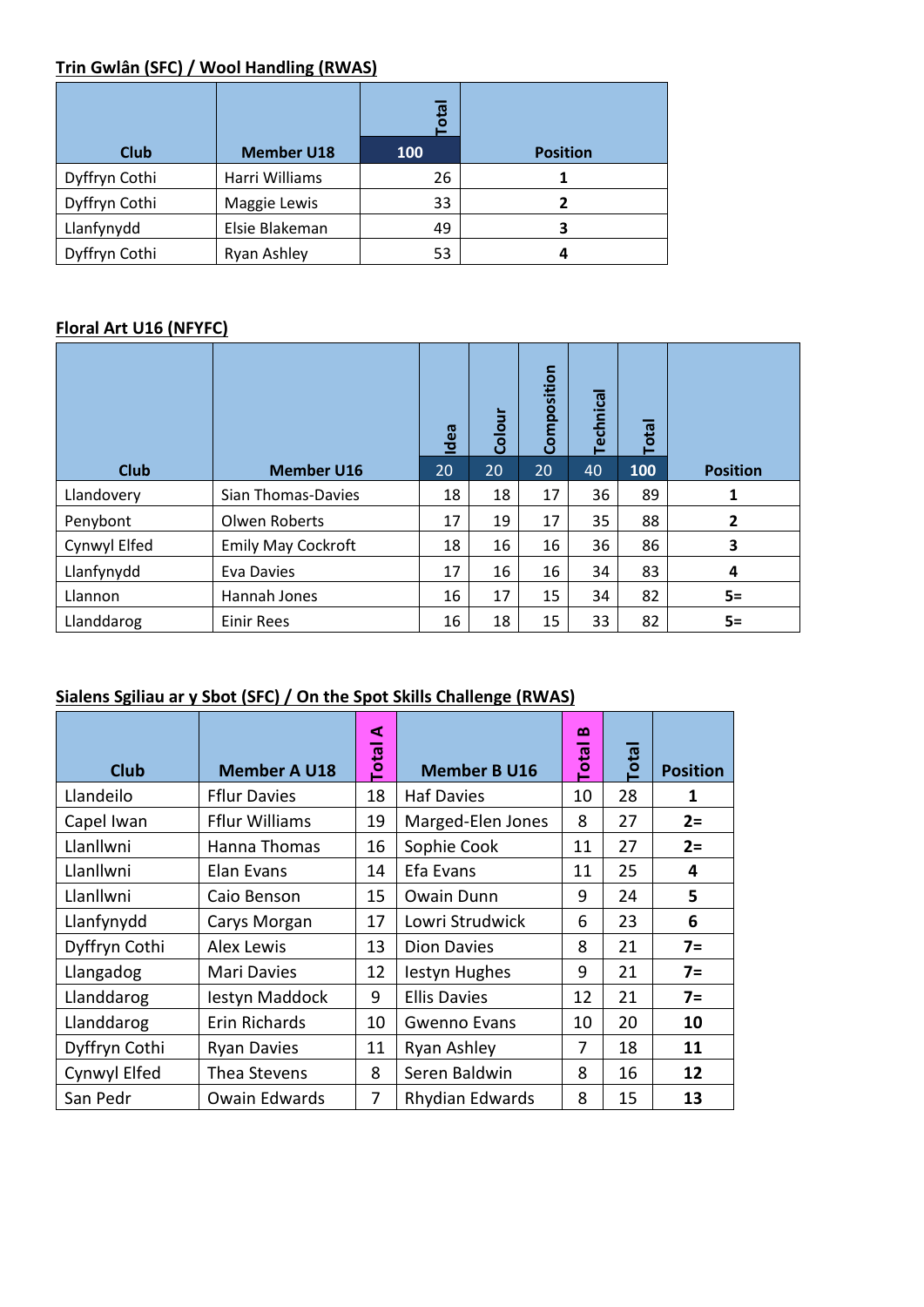#### **Teilo Wal (Cyst. Sir) / Tiling a Wall (County Comp.)**

| <b>Club</b>  | <b>Member U18</b>     | <b>Member U18</b>     | Safeworking<br>10 | Teamwork<br>10 | Workmanship<br>30 | sct<br>appearance and<br>finished<br>$\mathbf{b}$<br>neatness<br><b>Dverall</b><br>50 | <b>Total</b><br>100 | <b>Position</b> |
|--------------|-----------------------|-----------------------|-------------------|----------------|-------------------|---------------------------------------------------------------------------------------|---------------------|-----------------|
| Cynwyl Elfed | Sara Brown            | <b>Megan Stevens</b>  | 9                 | 10             | 27                | 50                                                                                    | 96                  | 1               |
| Dyffryn Tywi | Caleb Bishop          | Bedwyr Bishop         | 10                | 10             | 27                | 45                                                                                    | 92                  | $\overline{2}$  |
| Capel-Arthne | Carwyn Davies         | Gethin Morgan         | 9                 | 10             | 24                | 43                                                                                    | 86                  | 3               |
| Llannon      | Megan Hughes          | <b>Rhydian Davies</b> | 8                 | 10             | 21                | 43                                                                                    | 82                  | 4               |
|              |                       |                       |                   |                |                   |                                                                                       |                     |                 |
| Llanllwni    | Alwyn Evans           | <b>Tomos Jones</b>    | 9                 | 10             | 18                | 40                                                                                    | 77                  | $5=$            |
| Capel Iwan   | <b>Tudur Williams</b> | Cian Jones            | 9                 | 10             | 18                | 40                                                                                    | 77                  | $5=$            |

#### **Barnu Merlod Cymreig Adran B (SFC) / Welsh Ponies Section B Stock Judging (RWAS)**

|               | <b>Member A</b> | $\blacksquare$<br>ğρ<br>ē | $\mathbf{\Omega}$<br>Ring | <b>Ieto</b><br>⊢ | ⋖<br><b>Total</b> | <b>Member B</b>      | H<br>Ring | $\sim$<br>50<br>$\alpha$ | otal | $\mathbf{a}$<br>ঢ় | <b>Team</b>  |                 |
|---------------|-----------------|---------------------------|---------------------------|------------------|-------------------|----------------------|-----------|--------------------------|------|--------------------|--------------|-----------------|
| <b>Club</b>   | (U18)           | 100                       | 50                        | 150              | 100               | (U18)                | 100       | 50                       | 150  | 100                | <b>Total</b> | <b>Position</b> |
| Penybont      | Elan Thomas     | 74                        | 21                        | 95               | 47.50             | Olwen Roberts        | 74        | 23                       | 97   | 48.50              | 96.00        |                 |
| Dyffryn Cothi | Maggie Lewis    | 68                        | 9                         | 77               | 38.50             | <b>Trystan Evans</b> | 79        | 9                        | 88   | 44.00              | 82.50        |                 |
| Penybont      | Gilbert Roberts | 57                        | 9                         | 66               | 33.00             | Marie Hughes         | 61        | 14                       | 75   | 37.50              | 70.50        |                 |

#### **Individuals**

| Club       | <b>Member</b>         |    |    |    | <b>Ind</b><br><b>Mark</b> |
|------------|-----------------------|----|----|----|---------------------------|
| Llannon    | <b>Manon Owens</b>    | 64 | 24 | 88 | 44.00                     |
| Llanddarog | <b>Rhys Griffiths</b> | 43 | 21 | 64 | 32.00                     |

#### **Dawnsio (SFC) / Dancing (RWAS)**

|            |                                       | $\blacksquare$<br><b>Ase</b> | $\sim$<br>ask | otal |                 |
|------------|---------------------------------------|------------------------------|---------------|------|-----------------|
| Club       | <b>Members (4-8 members U28)</b>      | 50                           | 50            | 100  | <b>Position</b> |
|            | Kelsey Williams, Menna Bennett, Amy   |                              |               |      |                 |
|            | Jones, Abi Phillips, Bethan Nicholas, |                              |               |      |                 |
|            | Ffion Morgan, Eleri Morgan, Gwenno    |                              |               |      |                 |
| Llandoverv | Price                                 | 30                           | 30            | 60   |                 |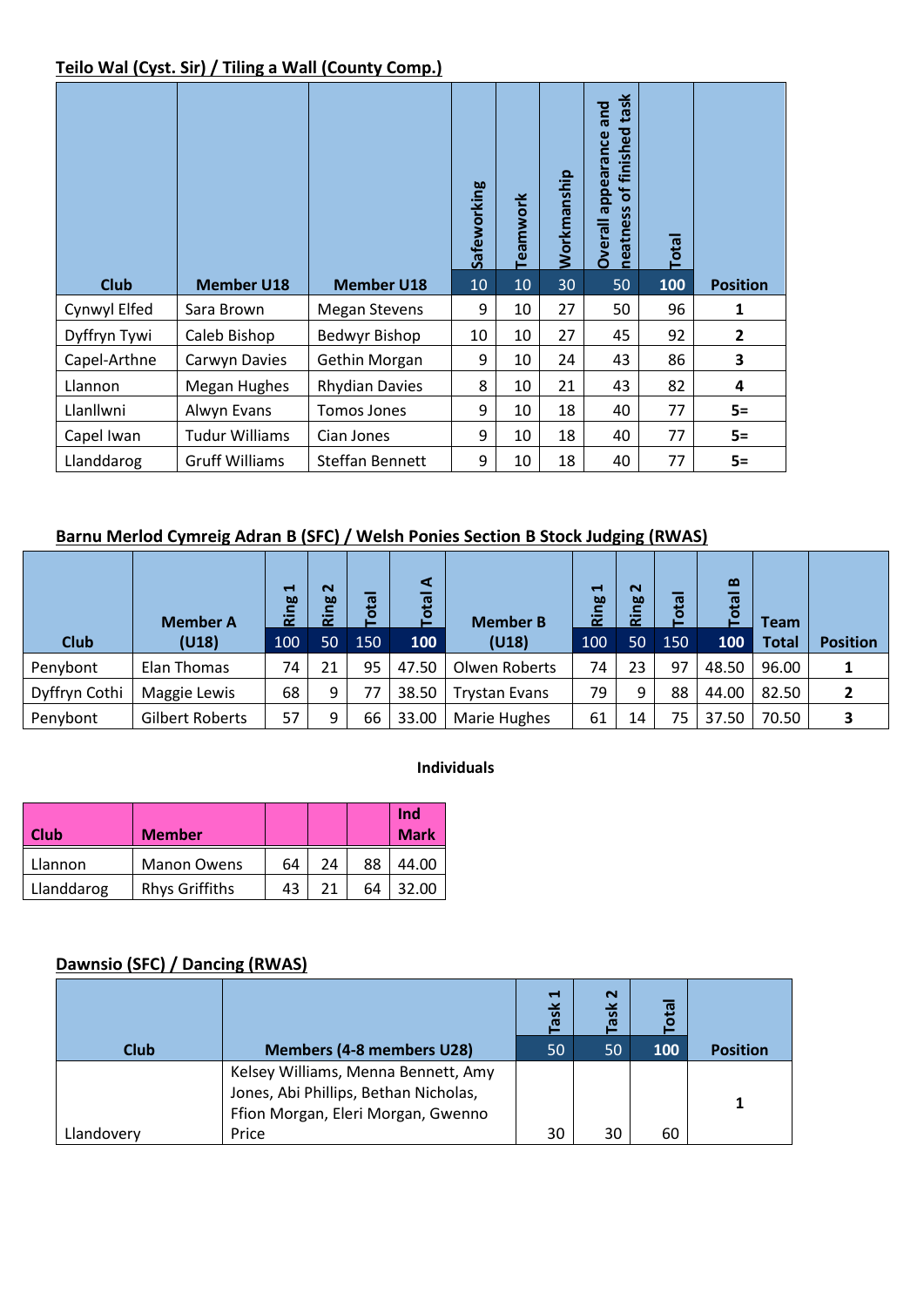#### **Gwaith Coed (SFC) / Woodwork (RWAS)**

| <b>Club</b>  | <b>Member U18</b>   | <b>Member U18</b>    | Quality of workmanship / structural<br>Design<br>soundness<br>60 | Teamwork<br>10 | Safe working<br>10 | Originality<br>10 | Fit for purpose<br>10 | Total<br>100 | <b>Position</b> |
|--------------|---------------------|----------------------|------------------------------------------------------------------|----------------|--------------------|-------------------|-----------------------|--------------|-----------------|
| Llanfynydd   | Iwan Blakeman       | <b>Tomos Roberts</b> | 58                                                               | $\overline{7}$ | 6                  | 9                 | 9                     | 89           | $\mathbf{1}$    |
| Llanfynydd   | Ifan Humphreys      | Gethin Blakeman      | 56                                                               | $\overline{7}$ | 6                  | 9                 | 9                     | 87           | $\overline{2}$  |
| Llanllwni    | <b>Elis Evans</b>   | Llyr Dunn            | 55                                                               | 8              | 8                  | 8                 | $\overline{7}$        | 86           | 3               |
| Capel-Arthne | Iwan Bryer          | Macsen Tobias-Quick  | 52                                                               | $\overline{7}$ | 6                  | 9                 | 9                     | 83           | $4=$            |
| Llanllwni    | lestyn Evans        | <b>Sion Davies</b>   | 50                                                               | 8              | 9                  | 8                 | 8                     | 83           | $4=$            |
| Llanllwni    | Dafydd James        | <b>Dylan Thomas</b>  | 48                                                               | 6              | $\overline{7}$     | $\overline{7}$    | 5                     | 73           | 6               |
| Llanllwni    | <b>Tudur George</b> | Cai Rees             | 43                                                               | $\overline{7}$ | $\overline{7}$     | $\overline{7}$    | 8                     | 72           | $\overline{7}$  |
| San Pedr     | Owain Jones         | Sion Edwards         | 34                                                               | 5              | 8                  | 6                 | $\overline{7}$        | 60           | $8=$            |
| San Ishmaels | Llewelyn Owen       | <b>Tomos Charles</b> | 35                                                               | 5              | 6                  | 6                 | 8                     | 60           | $8=$            |
| Llandovery   | Dafydd Price        | <b>Tomos Price</b>   | 31                                                               | $\overline{7}$ | 6                  | 6                 | 8                     | 58           | $10 =$          |
| Llanddarog   | <b>Macs Davies</b>  | Jac Ifan Owens       | 31                                                               | $\overline{7}$ | 6                  | $\overline{7}$    | $\overline{7}$        | 58           | $10=$           |
| Llanddarog   | Llyr Griffiths      | <b>Morgan Davies</b> | 33                                                               | 6              | 6                  | 6                 | $\overline{7}$        | 58           | $10=$           |
| Llannon      | William Campbell    | Joseph Hier          | 31                                                               | 6              | 5                  | 5                 | 5                     | 52           | 13              |
| Capel Iwan   | <b>Celt Edwards</b> | Ifan Thomas          | 20                                                               | 9              | 7                  | 8                 | 6                     | 50           | 14              |

#### **Gwisgo Fyny (SFC) / Dressing Up (RWAS)**

|               |                      |                     | Originality | Teamwork | <b>Effect</b><br><b>Overall</b> | <b>Total</b> |                         |
|---------------|----------------------|---------------------|-------------|----------|---------------------------------|--------------|-------------------------|
| <b>Club</b>   | <b>Member U18</b>    | <b>Member U16</b>   | 25          | 25       | 50                              | 100          | <b>Position</b>         |
| Dyffryn Cothi | <b>Trystan Evans</b> | Maggie Lewis        | 25          | 25       | 49                              | 99           | 1                       |
| Llandovery    | Menna Bennett        | <b>Ffion Morgan</b> | 23          | 25       | 50                              | 98           | $2 =$                   |
| Capel Iwan    | Sara Jones           | Marged-Elen Jones   | 25          | 25       | 48                              | 98           | $2 =$                   |
| Cynwyl Elfed  | Cerys Brown          | Lois Howells        | 20          | 25       | 48                              | 93           | 4                       |
| Llanllwni     | Efa Evans            | Sophie Cook         | 20          | 25       | 47                              | 92           | 5                       |
| Penybont      | Luisa Reid-Thomas    | Celyn Richards      | 18          | 25       | 47                              | 90           | 6                       |
| Llangadog     | Lisa Roberts         | Leah Bradshaw       | 18          | 25       | 45                              | 88           | $\overline{\mathbf{z}}$ |
| Llanddarog    | Einir Rees           | Gwenno Evans        | 20          | 25       | 42                              | 87           | 8                       |
| Llandeilo     | <b>Ellis Hubbard</b> | Molly Edwards       | 20          | 23       | 39                              | 82           | 9                       |
| San Pedr      | Cara Morris          | Sara Evans          | 15          | 21       | 40                              | 76           | 10                      |
| Llannon       | Hannah Jones         | <b>Holly Thomas</b> | 13          | 20       | 38                              | 71           | 11                      |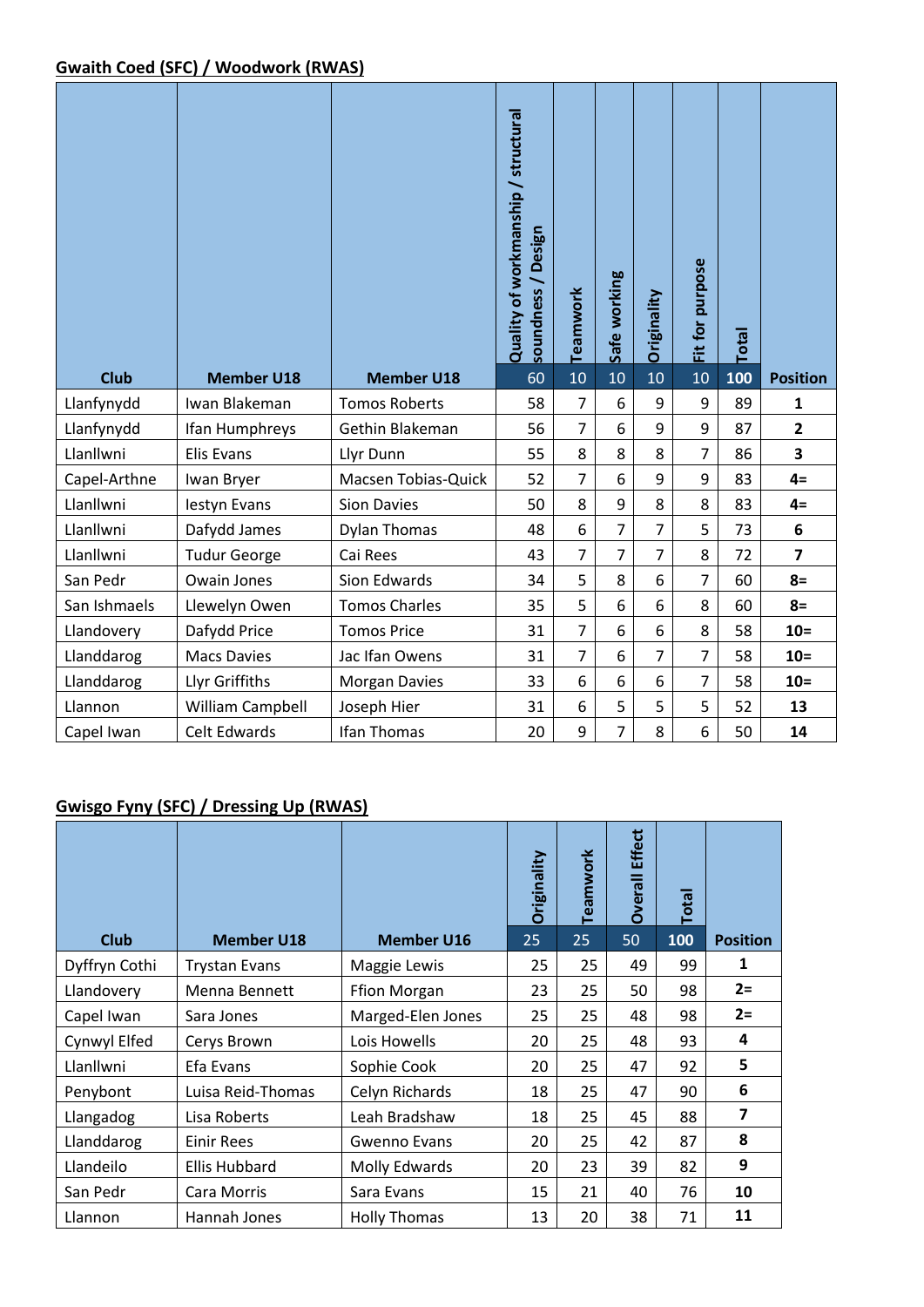#### **Coginio (SFC) / Cookery (RWAS)**

|              |                      |                      | <b>Total</b> |                 |
|--------------|----------------------|----------------------|--------------|-----------------|
| <b>Club</b>  | <b>Member U16</b>    | <b>Member U16</b>    | 100          | <b>Position</b> |
| Llangadog    | <b>Manon Roberts</b> | <b>Mared Roberts</b> | 89           | 1               |
| San Pedr     | Caleb Morris         | Jac Jones            | 88           | 2               |
| Capel Iwan   | Erin Thomas          | Lily Evans           | 79           | 3               |
| San Ishmaels | <b>Mabli Thomas</b>  | <b>Lily Davies</b>   | 71           | 4               |
| Llannon      | <b>Gwawr Owens</b>   | <b>Manon Owens</b>   | 47           |                 |

#### **Gêm y Cenedlaethau (SFC) / Generation Game (RWAS)**

|               |                               |                        | <b>Total</b> |                 |
|---------------|-------------------------------|------------------------|--------------|-----------------|
| <b>Club</b>   | <b>Member U18</b>             | <b>Member U18</b>      | 100          | <b>Position</b> |
| Llannon       | Cari Jones                    | <b>Angharad Daniel</b> | 91           | $\mathbf{1}$    |
| Capel Iwan    | <b>Fflur Williams</b>         | <b>Beca Jones</b>      | 90           | $\overline{2}$  |
| San Ishmaels  | Haf Dafydd                    | Cari Davies            | 88           | 3               |
| San Pedr      | <b>Gwion Davies</b>           | <b>Maia Morris</b>     | 84           | 4               |
| Llangadog     | Sara price                    | Erin Jones             | 81           | $5=$            |
| Capel-Arthne  | <b>Lucas Thomas Pritchard</b> | Iwan Bryer             | 81           | $5=$            |
| Dyffryn Cothi | <b>Dion Davies</b>            | <b>Alex Lewis</b>      | 80           | $7=$            |
| Llanfynydd    | Elsie Blakeman                | <b>Arwel Evans</b>     | 80           | $7=$            |
| San Ishmaels  | <b>Mabli Thomas</b>           | <b>Lily Davies</b>     | 80           | $7=$            |
| Llangadog     | <b>Mari Davies</b>            | lestyn Hughes          | 80           | $7=$            |
| Llandovery    | Eleri Morgan                  | Menna Bennett          | 78           | 11              |
| Llanllwni     | <b>Sion Davies</b>            | Caio Benson            | 77           | 12              |
| Dyffryn Tywi  | Lowri Jones                   | <b>Will Davies</b>     | 75           | 13              |
| Llandeilo     | <b>Megan Price</b>            | Alys James             | 74           | $14=$           |
| Dyffryn Tywi  | <b>Gwion Evans</b>            | Jack Jones             | 74           | $14 =$          |
| Llanelli      | Seren Morgan                  | Sianco Emmanuel        | 74           | $14=$           |
| Llanddarog    | <b>Catrin Thomas</b>          | Lowri Thomas           | 74           | $14=$           |
| Cwmann        | <b>Llyr Davies</b>            | Megan Lewis            | 72           | 18              |
| Penybont      | Marie Hughes                  | Rhianna Hughes         | 68           | $19=$           |
| Dyffryn Cothi | <b>Ryan Davies</b>            | Ryan Ashley            | 68           | $19=$           |
| Llanllwni     | Sophie Cook                   | Efa Evans              | 66           | $21 =$          |
| Llanddarog    | Sion Campbell                 | Llyr Campbell          | 66           | $21 =$          |
| Cwmann        | <b>Rhys Evans</b>             | <b>Sion Evans</b>      | 66           | $21 =$          |
| Cynwyl Elfed  | Alfie Tough                   | <b>Megan Stevens</b>   | 60           | 24              |
| Llannon       | <b>Manon Owens</b>            | <b>Gwawr Owens</b>     | 50           | 25              |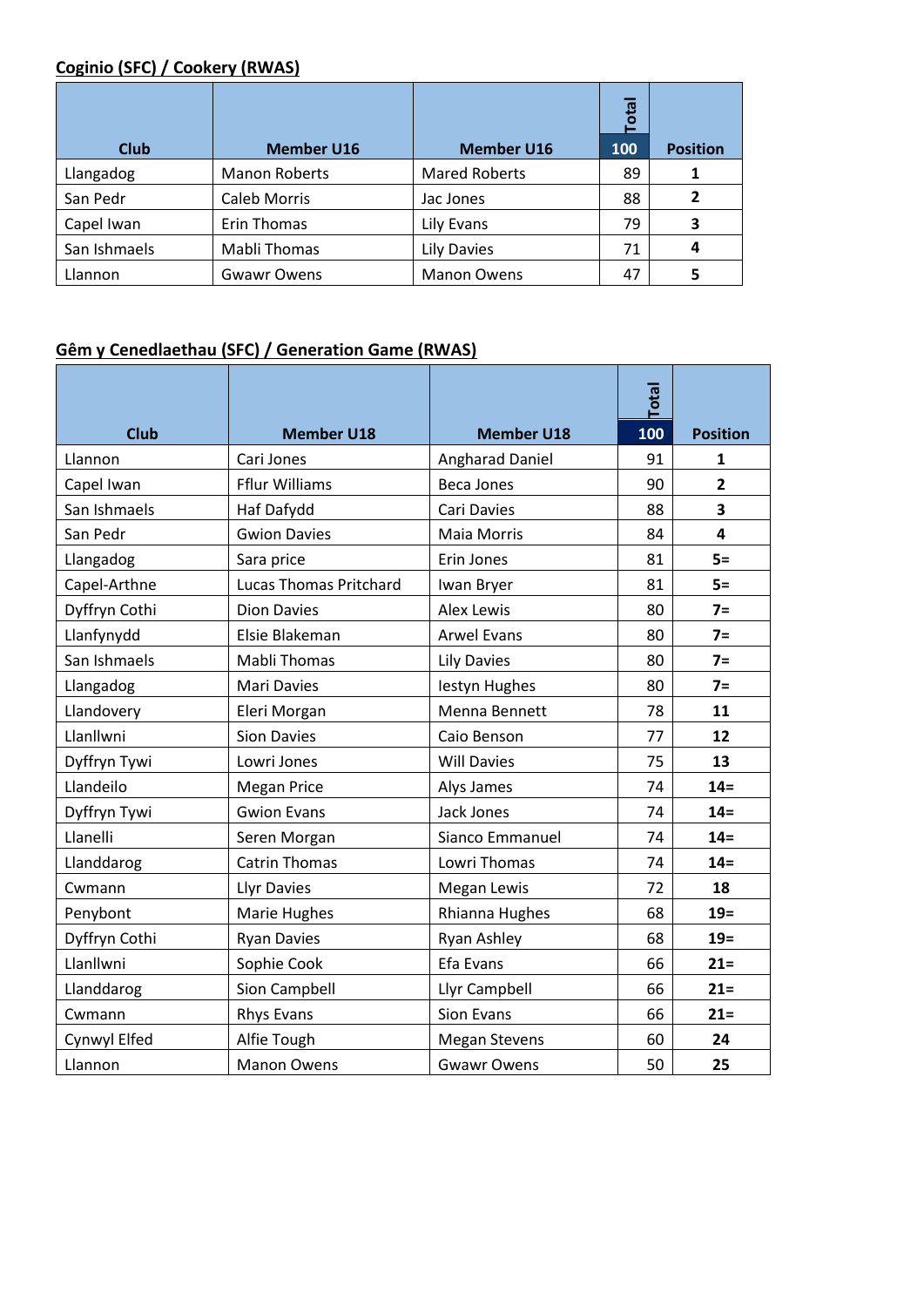# **Marciau Terfynol Adran Iau / Overall Junior Section Marks**

| <b>Club</b>          | <b>Position</b> |
|----------------------|-----------------|
| <b>Penybont</b>      | 1               |
| <b>Capel Iwan</b>    | 2               |
| <b>Llangadog</b>     | 3               |
| <b>Llandeilo</b>     | 4               |
| <b>San Pedr</b>      | 5               |
| <b>Dyffryn Cothi</b> | 6               |
| <b>Llandovery</b>    | 7               |
| <b>Cynwyl Elfed</b>  | $8=$            |
| <b>San Ishmaels</b>  | 8=              |
| Llanfynydd           | 10              |
| <b>Llannon</b>       | 11              |
| <b>Capel-Arthne</b>  | $12=$           |
| Llanllwni            | $12 =$          |
| <b>Dyffryn Tywi</b>  | 14              |
| <b>Llanddarog</b>    | 15              |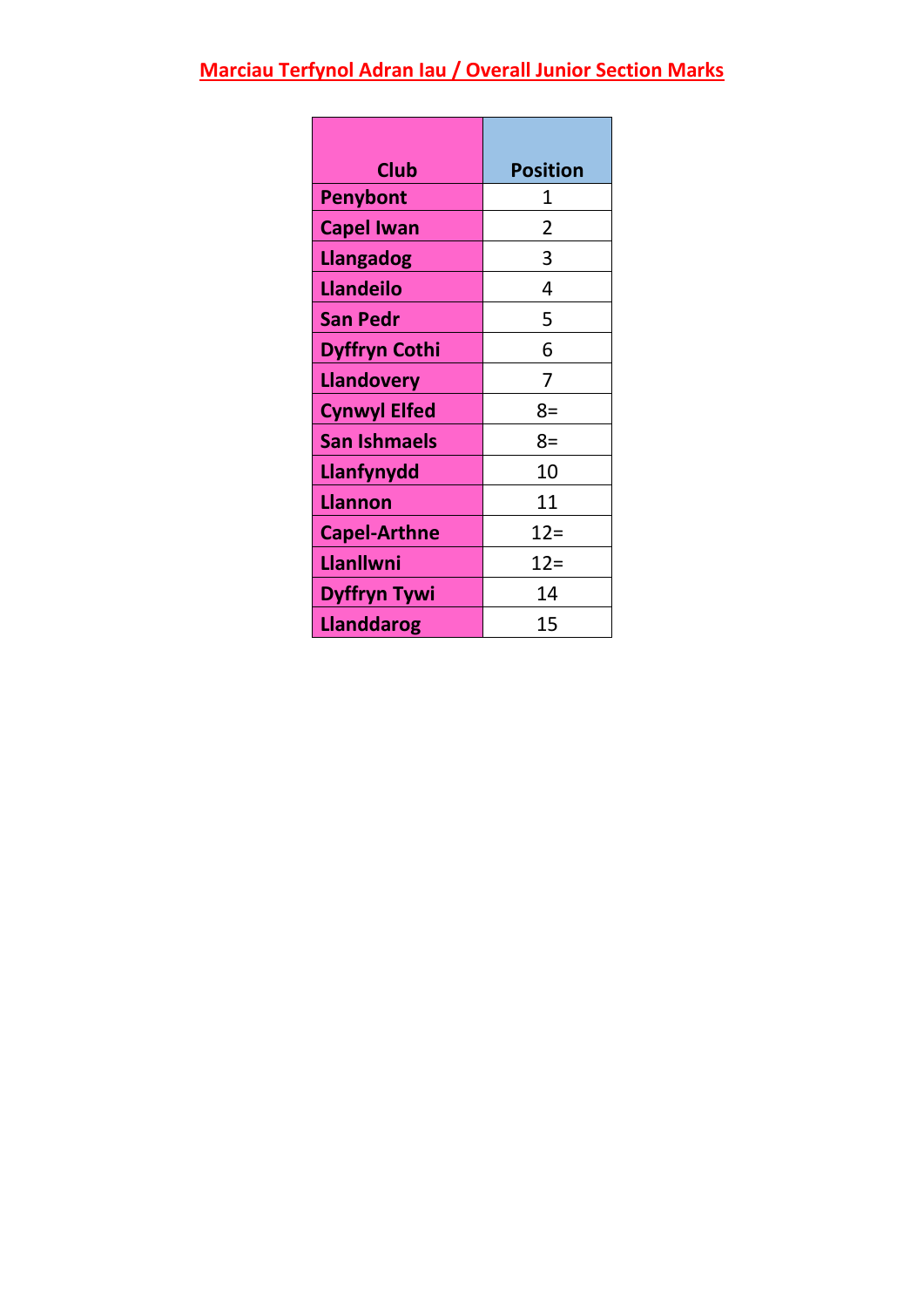## **Adran Hŷn / Senior Section**

#### **Barnu Gwartheg Hereford (SFC) / Hereford Cattle Stock Judging (RWAS)**

|             | <b>Member A</b>     | $\blacktriangleleft$<br>Ring | $\mathbf{\Omega}$<br>Ring | Total | <b>Total A</b> | <b>Member B</b>      | $\blacktriangleleft$<br>Ring | $\mathbf{\Omega}$<br>Ring | Total | $\mathbf{m}$<br><b>Total</b> | <b>Team</b>  |                 |
|-------------|---------------------|------------------------------|---------------------------|-------|----------------|----------------------|------------------------------|---------------------------|-------|------------------------------|--------------|-----------------|
| <b>Club</b> | (U28)               | 100                          | 100                       | 200   | 100            | (U28)                | 100                          | 100                       | 200   | 100                          | <b>Total</b> | <b>Position</b> |
| Llanfynydd  | Elin Ludgate        | 95                           | 98                        | 193   | 96.5           | Rhodri Williams      | 94                           | 86                        | 180   | 90                           | 186.5        | 1               |
| Llangadog   | Ifan Williams       | 98                           | 79                        | 177   | 88.5           | Aaron Hughes         | 99                           | 93                        | 192   | 96                           | 184.5        | $\overline{2}$  |
| Llanllwni   | Ifor Jones          | 96                           | 99                        | 195   | 97.5           | <b>Owain Davies</b>  | 87                           | 81                        | 168   | 84                           | 181.5        | 3               |
| San         |                     |                              |                           |       |                |                      |                              |                           |       |                              |              |                 |
| Ishmaels    | <b>Elgan Thomas</b> | 92                           | 80                        | 172   | 86             | Nia Thomas           | 94                           | 93.5                      | 187.5 | 93.75                        | 179.75       | 4               |
| Llanllwni   | <b>Betsan Jones</b> | 85                           | 85                        | 170   | 85             | Luned Jones          | 94                           | 75                        | 169   | 84.5                         | 169.5        | 5               |
| Dyffryn     | Angharad            |                              |                           |       |                |                      |                              |                           |       |                              |              |                 |
| Tywi        | Thomas              | 92                           | 88                        | 180   | 90             | Cara James           | 79                           | 79                        | 158   | 79                           | 169          | 6               |
| Llannon     | <b>Rosie Davies</b> | 92                           | 75                        | 167   | 83.5           | Rhys Jones           | 84                           | 78                        | 162   | 81                           | 164.5        | 7               |
|             |                     |                              |                           |       |                | William              |                              |                           |       |                              |              |                 |
| San Cler    | Anna Phillips       | 72                           | 65                        | 137   | 68.5           | Griffiths            | 90                           | 81                        | 171   | 85.5                         | 154          | 8               |
|             |                     |                              |                           |       |                | Jasmine              |                              |                           |       |                              |              |                 |
| Llangadog   | Jack Davies         | 85                           | 74                        | 159   | 79.5           | Emerick              | 68                           | 66                        | 134   | 67                           | 146.5        | 9               |
| Dyffryn     |                     |                              |                           |       |                |                      |                              |                           |       |                              |              |                 |
| Tywi        | <b>Heledd Jones</b> | 60                           | 75                        | 135   | 67.5           | Rhainnon Jones       | 81                           | 49                        | 130   | 65                           | 132.5        | 10              |
| Llanelli    | Katie Sauro         | 35                           | 52                        | 87    | 43.5           | Martha Sauro         | 82                           | 87                        | 169   | 84.5                         | 128          | 11              |
|             | Antonia Foster-     |                              |                           |       |                |                      |                              |                           |       |                              |              |                 |
| Llanddarog  | Middleton           | 63                           | 71                        | 134   | 67             | <b>Ffion Howells</b> | 63                           | 42                        | 105   | 52.5                         | 119.5        | 12              |

#### **Individuals**

| <b>Club</b>     | <b>Member</b>      |    |    |     | Ind.<br><b>Mark</b> |
|-----------------|--------------------|----|----|-----|---------------------|
|                 | Cerys Nicholas     |    |    |     |                     |
| Penybont        | Jones              | 85 | 59 | 144 | 72                  |
|                 | Sara Non           |    |    |     |                     |
| Llanfynydd      | George             | 89 | 90 | 179 | 89.5                |
| San             |                    |    |    |     |                     |
| <b>Ishmaels</b> | Henry Bennett      | 85 | 60 | 145 | 72.5                |
| Llangadog       | <b>Aled Davies</b> | 96 | 95 | 191 | 95.5                |
| Llannon         | Ioan Harries       | 82 | 79 | 161 | 80.5                |

#### **Cneifio Defaid (SFC) / Sheep Shearing (RWAS)**

| <b>Club</b> | <b>Shearer A (Member U28)</b> | $\omega$<br>o | <b>Shearer B (Member U21)</b> | $\mathbf{\Omega}$<br>$\omega$<br>$\overline{\bullet}$<br>Ū<br>$\mathbf{v}$ | <b>Total</b> | <b>Position</b> |
|-------------|-------------------------------|---------------|-------------------------------|----------------------------------------------------------------------------|--------------|-----------------|
| Llangadog   | Rhodri Davies                 | 35.75         | Max Welton                    | 36.45                                                                      | 72.2         |                 |

#### **Tynnu'r Gelyn Dynion (SFC) / Male Tug of War (RWAS)**

| Members (8 members, no more than 2 between 15-17)<br><b>Club</b> |                                                                                                                                      | <b>Position</b> |
|------------------------------------------------------------------|--------------------------------------------------------------------------------------------------------------------------------------|-----------------|
| San Cler a San<br>Ishmaels                                       | Ieuan Evans, Llyr Lloyd, Rhodri Lloyd, Patrick Pearson,<br>Michael James, Wiliam Griffiths, Aled Owens, Owain<br>Davies a Iwan Owens |                 |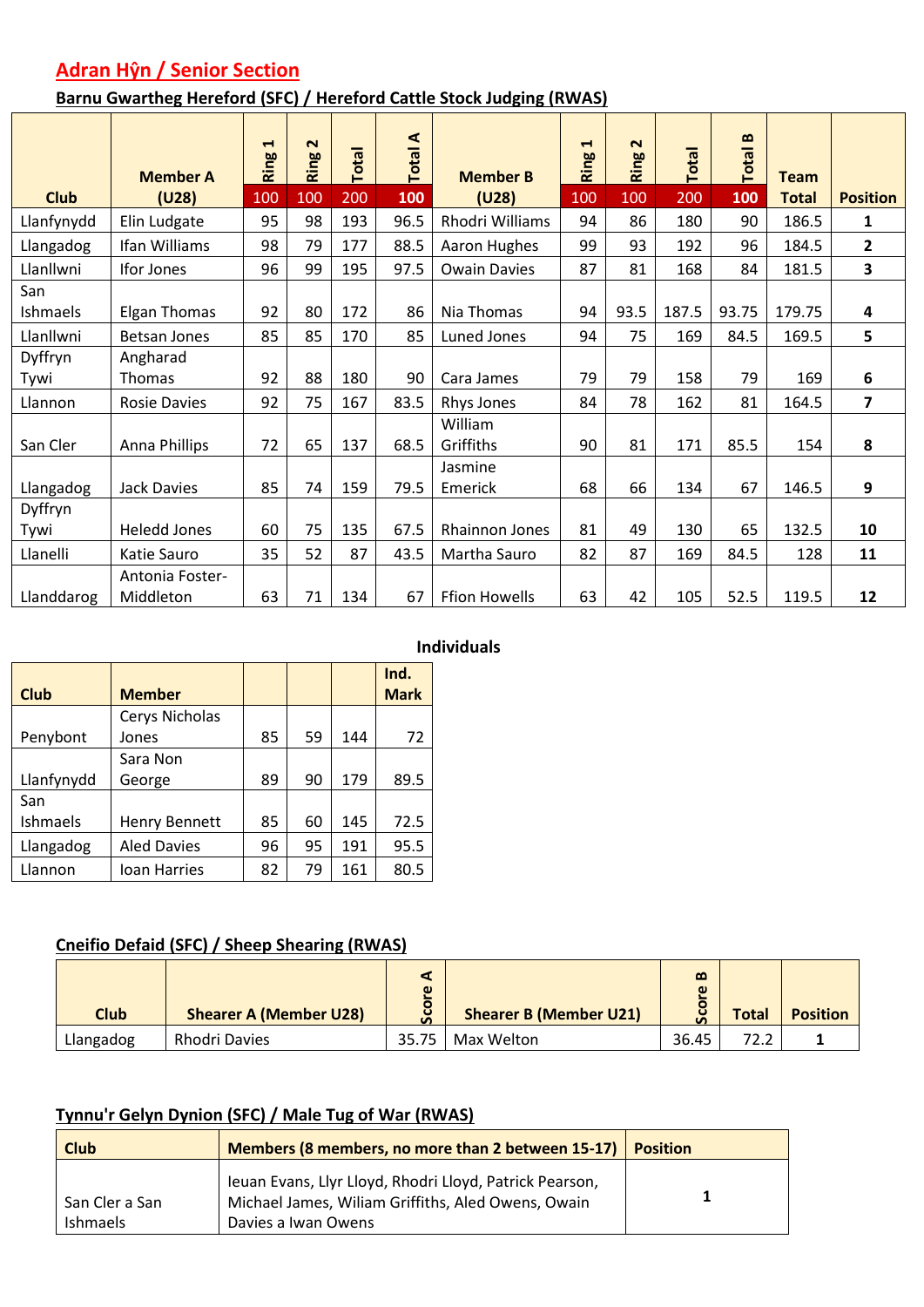#### **Tynnu'r Gelyn Merched (SFC) / Female Tug of War (RWAS)**

| <b>Club</b> | Members (8 members, no more than 2 between 15-17)                                                                       | <b>Position</b> |
|-------------|-------------------------------------------------------------------------------------------------------------------------|-----------------|
| Llanfynydd  | Sioned Raymond, Maria Jones, Cerys Thomas, Sara<br>George, Carys Morgan, Non Roberts, Frances Evans a<br>Elain Williams |                 |

#### **Canu Grŵp (SFC) / Group Singing (RWAS)**

|              |                                                                                                 | Performance | Vocal | <b>Dress</b> | <b>Effect</b><br><b>Overall</b> | <b>Total</b> |                 |
|--------------|-------------------------------------------------------------------------------------------------|-------------|-------|--------------|---------------------------------|--------------|-----------------|
| <b>Club</b>  | <b>Members (2-6 members U28)</b>                                                                | 35          | 35    | 10           | 20                              | 100          | <b>Position</b> |
| Penybont     | Hannah Richards, Gwenllian Phillips, Elin<br>Phillips, Lois Morus, Teleri James, Fiona Phillips | 35          | 35    | 0            | 20                              | 90           | 1               |
| Capel Iwan   | Elen Bowen, Mari Phillips, Gwennan Evans,<br>Manon Thomas a Megan Davies                        | 33          | 33    | 0            | 19                              | 85           | 2               |
| Dyffryn Tywi | Heledd Jones, Rhiannon Jones, Siwan Davies,<br>Lowri Davies a Elen Beynon                       | 30          | 25    | 8            | 15                              | 78           | $3=$            |
| Llanddarog   | Ffion Anderson, Lowri Anderson, Menna Isaac,<br>Elin Thomas, Ffion Howells, Caryl Jones         | 30          | 25    | 8            | 15                              | 78           | $3=$            |

#### **Llyfr Lloffion (SFC) / Scrapbook (RWAS)**

|              |                                                            | Design<br>Cover | Content | Total |                 |
|--------------|------------------------------------------------------------|-----------------|---------|-------|-----------------|
| <b>Club</b>  | <b>Members</b>                                             | 20              | 80      | 100   | <b>Position</b> |
| Llanelli     | Katie Sauro a Martha Sauro                                 | 15              | 80      | 95    |                 |
| Capel-Arthne | Ceris Thomas a Delyth Davies                               | 15              | 71      | 86    | 2               |
| Llannon      | Dylan Davies, Rosie Davies a<br>Rhys Jones                 | 11              | 74      | 85    | 3               |
| Penybont     | Ffion Thomas, Elin Phillips a<br><b>Gwenllian Phillips</b> | 18              | 65      | 83    | $4=$            |
| Llanddarog   | Menna Isaac                                                | 13              | 70      | 83    | $4=$            |

#### **Creu arwydd Fferm neu Lle (SFC) / Create a Farm or Place Name Sign (RWAS)**

|              |                | <b>Design</b> | <b>Jorkmanship</b> | <b>Board</b><br><b>Veldsig</b> | <b>Total</b> |                 |
|--------------|----------------|---------------|--------------------|--------------------------------|--------------|-----------------|
| <b>Club</b>  | <b>Members</b> | 30            | 60                 | 10                             | 100          | <b>Position</b> |
| Dyffryn Tywi | Lowri Jones    | 30            | 54                 | 10                             | 94           |                 |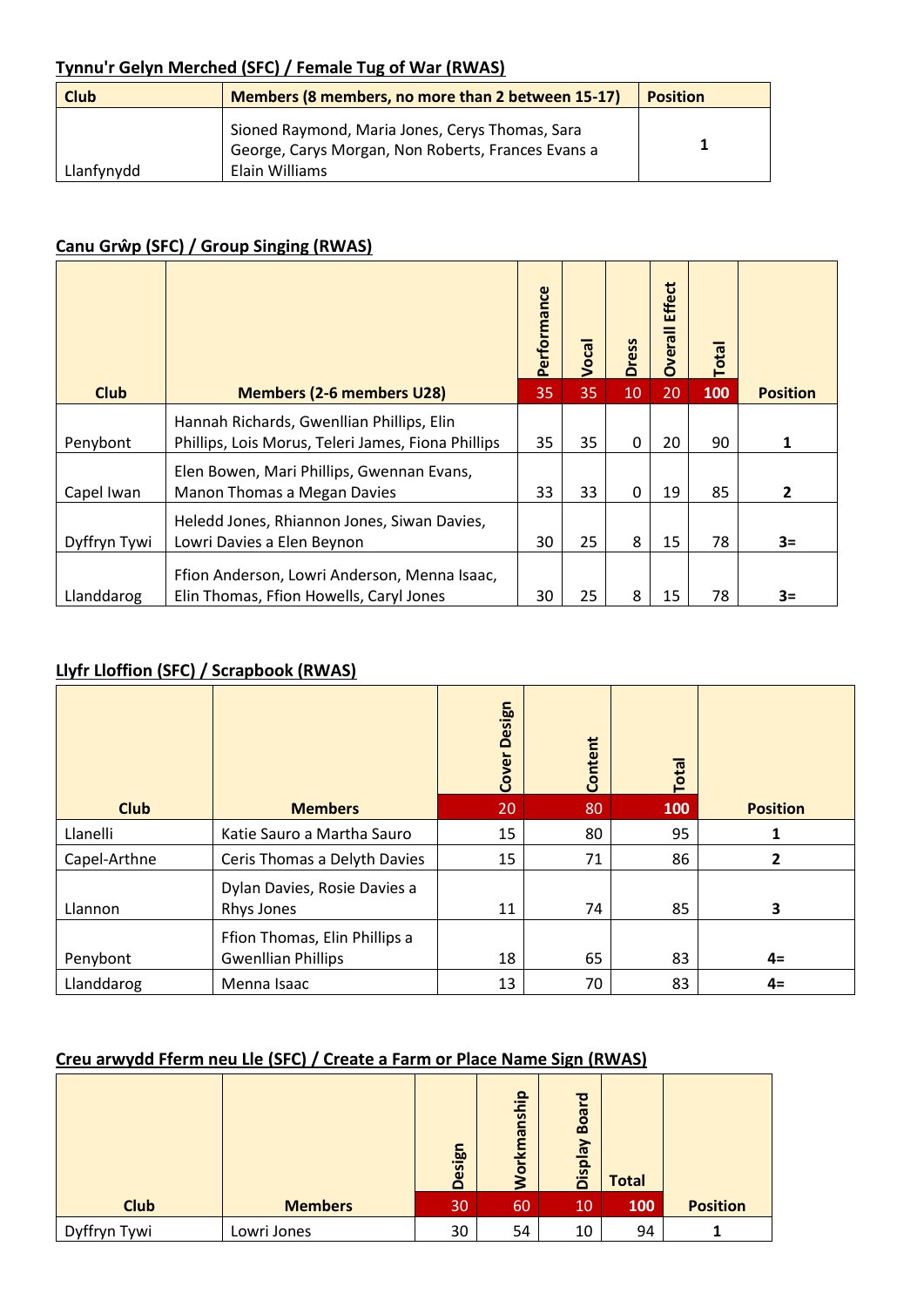| Capel-Arthne | lestyn Owen a Delyth<br>Davies                                 | 28 | 56 | 8 | 92 | $\overline{2}$ |
|--------------|----------------------------------------------------------------|----|----|---|----|----------------|
| Penybont     | Cerys Nicholas Jones                                           | 27 | 54 | 8 | 89 | 3              |
| Llanelli     | Martha Sauro                                                   | 26 | 52 | 8 | 86 | 4              |
| Llannon      | Ieuan Harries                                                  | 25 | 50 | 9 | 84 | 5              |
| Capel Iwan   | Chris Ludgate a Daniel<br>Irving                               | 24 | 52 | 7 | 83 | 6              |
| Llanfynydd   | Rhys Jones, Sion Davies,<br>Rhydian Davies a Steffan<br>Morgan | 23 | 52 |   | 82 |                |

#### **Paratoi Llo Godro (Cyst. Sir) / Prepare a Dairy Calf (County Comp.)**

|              |                       | Preperation | Handling/Leading | Total |                 |
|--------------|-----------------------|-------------|------------------|-------|-----------------|
| <b>Club</b>  | <b>Member U28</b>     | 50          | 50               | 100   | <b>Position</b> |
| San Ishmaels | Iwan Thomas           | 50          | 50               | 100   | 1               |
| Llannon      | Rhys Jones            | 48          | 49               | 97    | $\overline{2}$  |
| Llannon      | Rhydian Jones         | 39          | 44               | 83    | 3               |
| Llanfynydd   | <b>Gwen Strudwick</b> | 40          | 42               | 82    | 4               |
| Llanelli     | Katie Sauro           | 37          | 40               | 77    | 5               |
| San Pedr     | <b>Carys Davies</b>   | 25          | 45               | 70    | 6               |

#### **Barnu Defaid North Country Cheviot (SFC) / North Country Cheviot Sheep Stock Judging (RWAS)**

|              |                        | $\blacktriangleright$<br>Ring | $\sim$<br>Ring | <b>Total</b> | ⋖<br><b>Total</b> |                       | $\mathbf{\mathbf{d}}$<br>Ring | $\sim$<br>Ring | Total | $\boldsymbol{\omega}$<br><b>Total</b> | <b>Team</b>  |                         |
|--------------|------------------------|-------------------------------|----------------|--------------|-------------------|-----------------------|-------------------------------|----------------|-------|---------------------------------------|--------------|-------------------------|
| <b>Club</b>  | Member A (U28)         | 100                           | 100            | 200          | 100               | <b>Member B (U28)</b> | 100                           | 100            | 200   | 100                                   | <b>Total</b> | <b>Position</b>         |
| Llanllwni    | <b>Ifor Jones</b>      | 79                            | 92             | 171          | 85.5              | <b>Owain Davies</b>   | 92                            | 88             | 180   | 90                                    | 175.5        | 1                       |
| Llangadog    | Ifan Williams          | 84                            | 94             | 178          | 89                | <b>Aled Davies</b>    | 79                            | 91             | 170   | 85                                    | 174          | $\overline{\mathbf{2}}$ |
| Llanllwni    | Betsan Jones           | 84                            | 94             | 178          | 89                | Luned Jones           | 84                            | 76             | 160   | 80                                    | 169          | 3                       |
| Llannon      | <b>Rosie Davies</b>    | 79                            | 84             | 163          | 81.5              | Rhys Jones            | 87                            | 86             | 173   | 86.5                                  | 168          | 4                       |
| Llangadog    | Jasmine Emerick        | 69                            | 91             | 160          | 80                | Aaron Hughes          | 81                            | 92             | 173   | 86.5                                  | 166.5        | 5                       |
| Llangadog    | Sion Roberts           | 79                            | 86             | 165          | 82.5              | Aled Thomas           | 78                            | 81             | 159   | 79.5                                  | 162          | 6                       |
| Llanfynydd   | Elin Ludgate           | 69                            | 76             | 145          | 72.5              | Rhodri Williams       | 70                            | 90             | 160   | 80                                    | 152.5        | 7                       |
| Dyffryn Tywi | <b>Angharad Thomas</b> | 70                            | 85             | 155          | 77.5              | Cara James            | 66                            | 80             | 146   | 73                                    | 150.5        | 8                       |
| San Ishmaels | <b>Henry Bennett</b>   | 57                            | 90             | 147          | 73.5              | <b>Elgan Thomas</b>   | 64                            | 85             | 149   | 74.5                                  | 148          | 9                       |

|              |                |    |    | <u>Indivi</u> |
|--------------|----------------|----|----|---------------|
|              |                |    |    | Ind.          |
| Club         | Member         |    |    | Mark          |
| Dyffryn Tywi | Rhiannon Jones | 84 | 59 |               |

## **Individuals**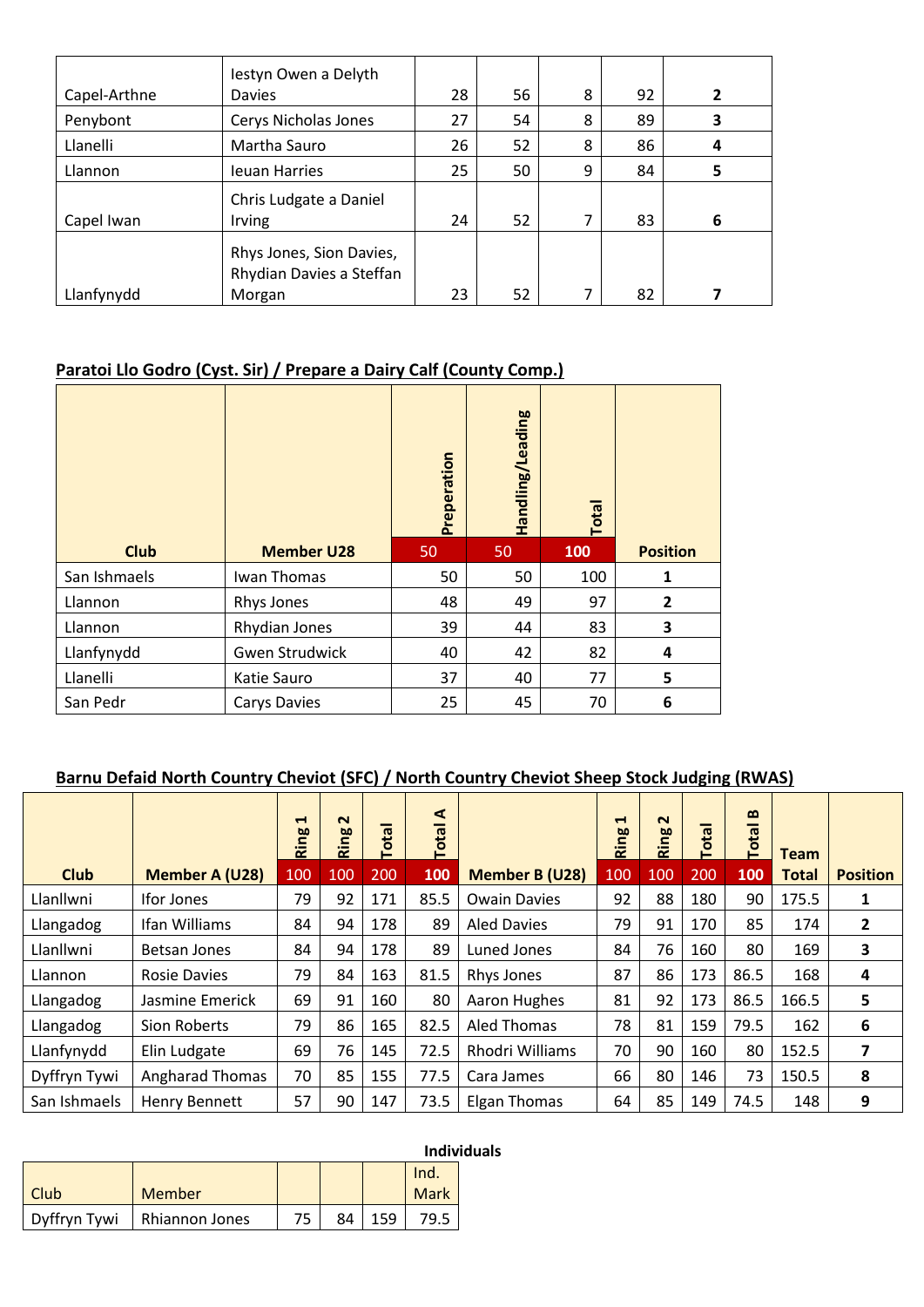|              | Cerys Nicholas         |    |    |     |      |
|--------------|------------------------|----|----|-----|------|
| Penybont     | Jones                  | 77 | 75 | 152 | 76   |
|              | <b>Antonia Foster-</b> |    |    |     |      |
| Llanddarog   | Middleton              | 89 | 87 | 176 | 88   |
| Llanfynydd   | Sara Non George        | 73 | 83 | 156 | 78   |
| Llannon      | Ioan Harries           | 65 | 72 | 137 | 68.5 |
| Capel-Arthne | Lisa Davies            | 84 | 66 | 150 | 75   |
| Llangadog    | <b>Jack Davies</b>     | 70 | 86 | 156 | 78   |
| Llanllwni    | Sioned Howells         | 94 | 89 | 183 | 91.5 |

#### **Canu Unigol (SFC) / Solo Singing (RWAS)**

|             |                   | Performance | Vocal | <b>Effect</b><br>Overall | <b>Total</b> |                 |
|-------------|-------------------|-------------|-------|--------------------------|--------------|-----------------|
| <b>Club</b> | <b>Member U28</b> | 35          | 35    | 20                       | 100          | <b>Position</b> |
| Penybont    | Hannah Richards   | 35          | 35    | 20                       | 90           |                 |
| Capel Iwan  | Elen Bowen        | 34          | 34    | 19                       | 87           | 2               |
| Llannon     | Kennedy Mckee     | 22          | 25    | 14                       | 61           |                 |

#### **Crefft (SFC) / Craft (RWAS)**

|             |                   | $\mathbf{b}$<br>choice<br>and<br>Originality<br>craft used | <b>Design</b> | Workmanship | and<br>Presentation<br>appearance | test<br>Practical | Total |                 |
|-------------|-------------------|------------------------------------------------------------|---------------|-------------|-----------------------------------|-------------------|-------|-----------------|
| <b>Club</b> | <b>Member U28</b> | 15                                                         | 15            | 30          | 15                                | 25                | 100   | <b>Position</b> |
| Llanfynydd  | Elin Ludgate      | 15                                                         | 14            | 29          | 15                                | 24                | 97    | 1               |
| Llanddarog  | Lowri Isaac       | 15                                                         | 14            | 28          | 13                                | 24                | 94    | 2               |
| San Pedr    | Megan Jones       | 15                                                         | 14            | 28          | 12                                | 23                | 92    | 3               |
| Llangaodg   | Jasmine Emerick   | 15                                                         | 13            | 27          | 12                                | 23                | 90    | $4=$            |
|             |                   |                                                            |               |             |                                   |                   |       |                 |

#### **Trin Gwlan (SFC) / Wool Handling (RWAS)**

|               |                   | otal<br>-  | Position |
|---------------|-------------------|------------|----------|
| <b>Club</b>   | <b>Member U28</b> | <b>100</b> |          |
| Dyffryn Cothi | Lynwen Mathias    | 14         |          |
| Llanfynydd    | Non Roberts       | 16         |          |
| Dyffryn Tywi  | Elan Evans        | 19         |          |
| Llanelli      | Celyn Thomas      | 22         |          |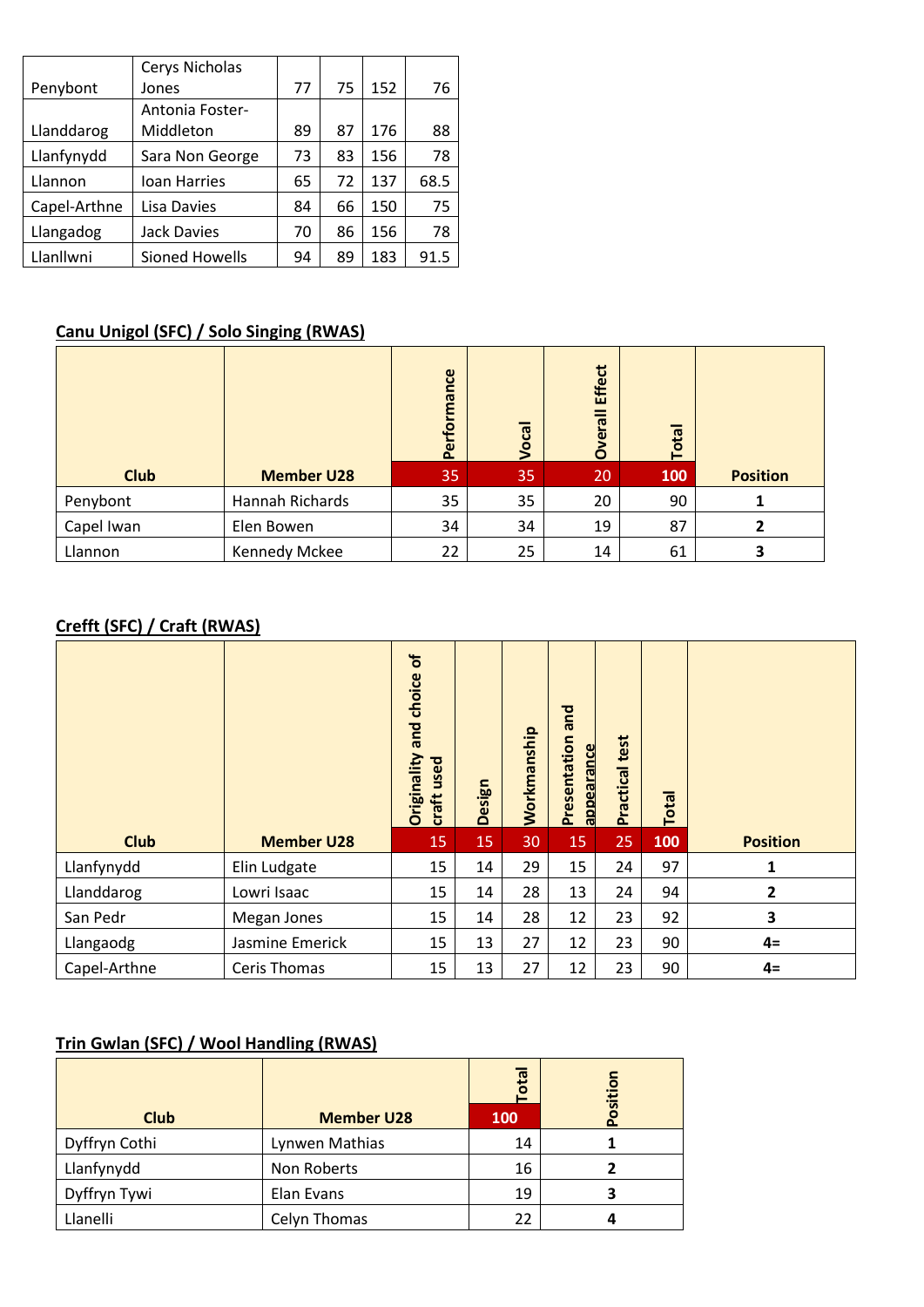| Llangadog  | <b>Ffion Evans</b>   | 28 |  |
|------------|----------------------|----|--|
| Capel Iwan | Chris Ludgate        | 46 |  |
| Penybont   | Cerys Nicholas Jones | 55 |  |

#### **Gosod Blodau 21 neu iau (SFC) / Floral Art U21 (RWAS)**

|             |                   | 屈          |                 |
|-------------|-------------------|------------|-----------------|
| <b>Club</b> | <b>Member U21</b> | <b>100</b> | <b>Position</b> |
| Penybont    | Elan Thomas       |            |                 |

#### **Floral Art U21 (NFYFC)**

|             |                       | Idea | Colour | Composition | Technical | Total |                 |
|-------------|-----------------------|------|--------|-------------|-----------|-------|-----------------|
| <b>Club</b> | <b>Member U21</b>     | 20   | 20     | 30          | 30        | 100   | <b>Position</b> |
| Llanddarog  | <b>Rhys Griffiths</b> | 20   | 20     | 27          | 27        | 94    |                 |
| Capel Iwan  | Wendy Owen            | 20   | 20     | 25          | 26        | 91    | 2               |
| San Pedr    | Megan Jones           | 20   | 20     | 24          | 25        | 89    | 3               |

#### **Sialens Sgiliau ar y Sbot (SFC) / On the Spot Skills Challenge (RWAS)**

| <b>Club</b>   | <b>Member A (U28)</b>  | ⋖<br>Total     | <b>Member B (U21)</b>     | ≃<br><b>Total</b> | <b>Team</b><br><b>Total</b> | <b>Position</b> |
|---------------|------------------------|----------------|---------------------------|-------------------|-----------------------------|-----------------|
| Dyffryn Tywi  | Gwenann Jones          | 16             | Lowri Jones               | 18                | 34                          | 1               |
| Dyffryn Cothi | <b>Medwen Williams</b> | 17             | <b>Anna Davies</b>        | 16                | 33                          | $\overline{2}$  |
| Dyffryn Tywi  | Rhiannon Jones         | 19             | Jac Davies                | 11                | 30                          | $3=$            |
| Llanfynydd    | Sioned Raymond         | 18             | Maria Jones               | 12                | 30                          | $3=$            |
| Penybont      | <b>Mared Evans</b>     | 10             | Cadi Evans                | 19                | 29                          | $5=$            |
| Llangadog     | Carys Jones            | 12             | Mari James                | 17                | 29                          | $5=$            |
| Llanddarog    | <b>Ffion Howells</b>   | 13             | <b>Iwan Davies</b>        | 12                | 25                          | 7               |
| Capel Iwan    | Llyr Griffiths         | 9              | <b>Sion Davies</b>        | 13                | 22                          | 8               |
| Dyffryn Cothi | Sulwen Richards        | 14             | <b>Rhys Davies</b>        | 7                 | 21                          | $9=$            |
| Capel-Arthne  | <b>Rhian Williams</b>  | 6              | Lucas Thomas<br>Pritchard | 15                | 21                          | $9=$            |
| Llanddarog    | Menna Isaac            | 15             | <b>Daniel Thomas</b>      | 5                 | 20                          | 11              |
| Llannon       | <b>Rosie Davies</b>    | $\overline{7}$ | Danielle Burder           | 10                | 17                          | 12              |
| Llandovery    | <b>Rhian Hughes</b>    | 5              | <b>Steffan Thomas</b>     | 8                 | 13                          | 13              |
| Llanelli      | Cennydd Hughes         | 11             | Seren Morgan              | 0                 | 11                          | 14              |
| San Ishmaels  | lestyn Howells         | $\overline{4}$ | <b>Steffan Howells</b>    | 6                 | 10                          | 15              |
| San Cler      | Iwan Owens             | 8              | <b>Aled Owens</b>         | 0                 | 8                           | 16              |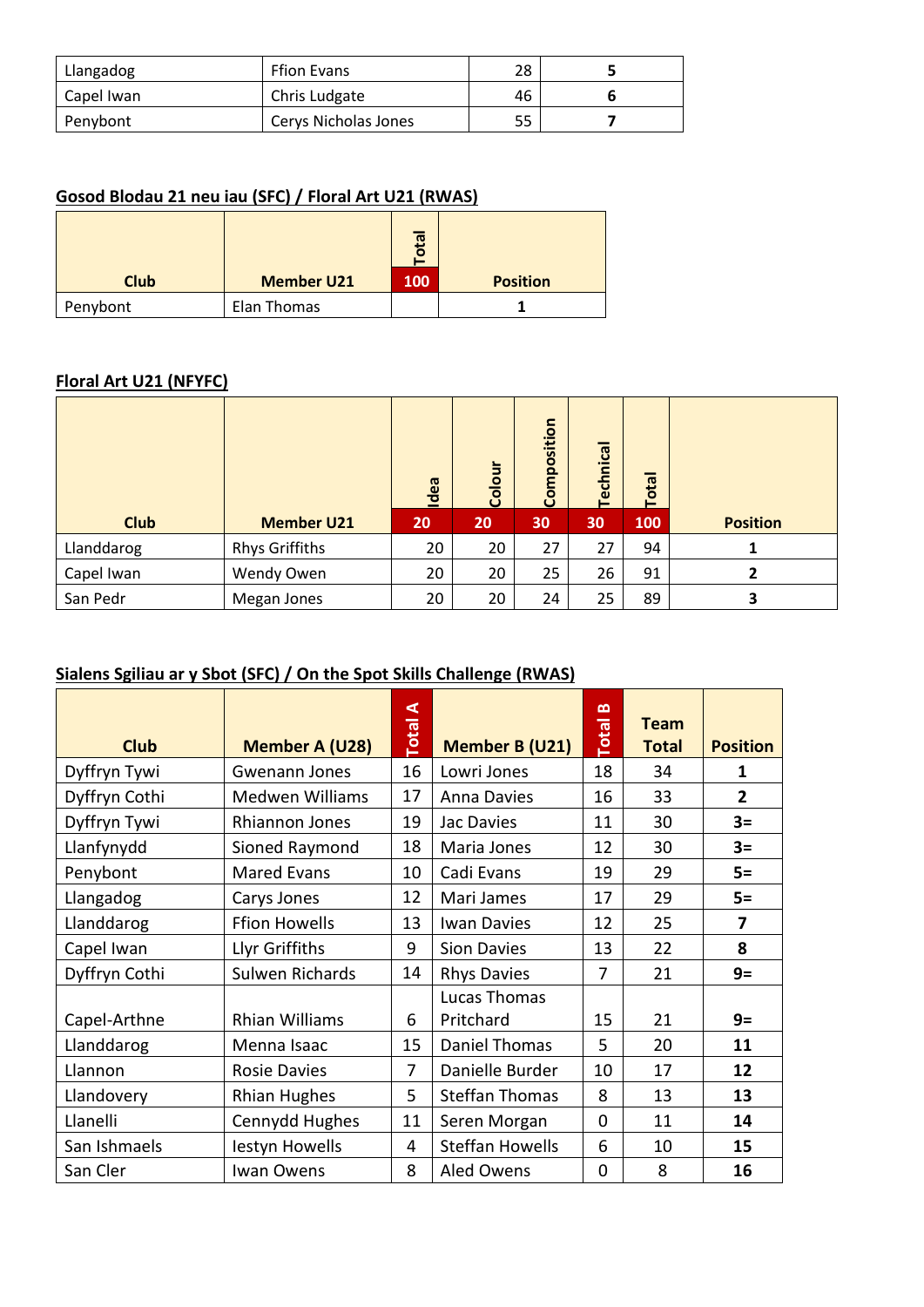#### **Floral Art U28 (NFYFC)**

|              |                            | ldea | $\overline{\overline{5}}$<br>Color | Composition | Technica | Total |                 |
|--------------|----------------------------|------|------------------------------------|-------------|----------|-------|-----------------|
| <b>Club</b>  | <b>Member U28</b>          | 20   | 20                                 | 30          | 30       | 100   | <b>Position</b> |
| Capel Iwan   | Elen Bowen                 | 20   | 20                                 | 30          | 29       | 99    |                 |
| San Cler     | <b>Catherine Griffiths</b> | 19   | 18                                 | 29          | 30       | 96    | $\overline{2}$  |
| San Ishmaels | Lora Phillips              | 17   | 19                                 | 30          | 29       | 95    | 3               |
| Llandovery   | Nia Price                  | 18   | 20                                 | 27          | 28       | 93    | 4               |

#### **Barnu Merlod Cymreig Adran B (SFC) / Welsh Ponies Section B Stock Judging (RWAS)**

|              | <b>Member A</b>                     | ᆸ<br>Ring | $\sim$<br>Ring | Total | ⋖<br><b>Total</b> | <b>Member B</b>     | $\blacksquare$<br>Ring | $\sim$<br>Ring | Total | $\mathbf{a}$<br>Total |                      |                 |
|--------------|-------------------------------------|-----------|----------------|-------|-------------------|---------------------|------------------------|----------------|-------|-----------------------|----------------------|-----------------|
| <b>Club</b>  | (U28)                               | 100       | 100            | 200   | 100               | (U28)               | 100                    | 100            | 200   | 100                   | <b>Team</b><br>Total | <b>Position</b> |
| San Ishmaels | Henry Bennett                       | 65        | 77             | 142   | 71                | <b>Elgan Thomas</b> | 77                     | 71             | 148   | 74                    | 145                  | 1               |
| Llannon      | Danielle Burder                     | 71        | 65             | 136   | 68                | Ioan Harries        | 65                     | 67             | 132   | 66                    | 134                  | $\overline{2}$  |
| San Cler     | <b>Arwel Thomas</b>                 | 72        | 82             | 154   | 77                | Anna Phillips       | 59                     | 54             | 113   | 56.5                  | 133.5                | 3               |
| Llanllwni    | <b>Ifor Jones</b>                   | 79        | 57             | 136   | 68                | Luned Jones         | 61                     | 67             | 128   | 64                    | 132                  | 4               |
| Capel-Arthne | lestyn Owen                         | 70        | 55             | 125   | 62.5              | Lisa Davies         | 69                     | 50             | 119   | 59.5                  | 122                  | 5               |
| Llanddarog   | <b>Antonia Foster-</b><br>Middleton | 55        | 56             | 111   | 55.5              | Carys Phillips      | 59                     | 71             | 130   | 65                    | 120.5                | 6               |
| Llangadog    | <b>Aled Thomas</b>                  | 72        | 55             | 127   | 63.5              | Aaron Hughes        | 58                     | 54             | 112   | 56                    | 119.5                | 7               |
| Llannon      | <b>Rosie Davies</b>                 | 59        | 54             | 113   | 56.5              | Rhys Jones          | 53                     | 55             | 108   | 54                    | 110.5                | 8               |

|           |               |    |    |     |             | <b>Individuals</b> |
|-----------|---------------|----|----|-----|-------------|--------------------|
|           |               |    |    |     | Ind.        |                    |
| Club      | Member        |    |    |     | <b>Mark</b> |                    |
| San Cler  | Nia Davies    | 85 | 58 | 143 | 71.5        |                    |
| Llangadog | Ifan Williams | 69 | 59 | 128 | 64          |                    |

#### **Dawnsio (SFC) / Dancing (RWAS)**

| <b>Club</b> | <b>Members (4-8 members U28)</b>                                                                           | $\blacktriangleleft$<br>ask<br>50 | $\sim$<br>Task<br>50 | otal<br>100 | <b>Position</b> |
|-------------|------------------------------------------------------------------------------------------------------------|-----------------------------------|----------------------|-------------|-----------------|
| Penybont    | Mared Evans, Gwenllian Phillips, Elin<br>Phillips, Ffion Thomas, Dafydd Phillips,<br><b>Fiona Phillips</b> | 45                                | 50                   | 95          | 1               |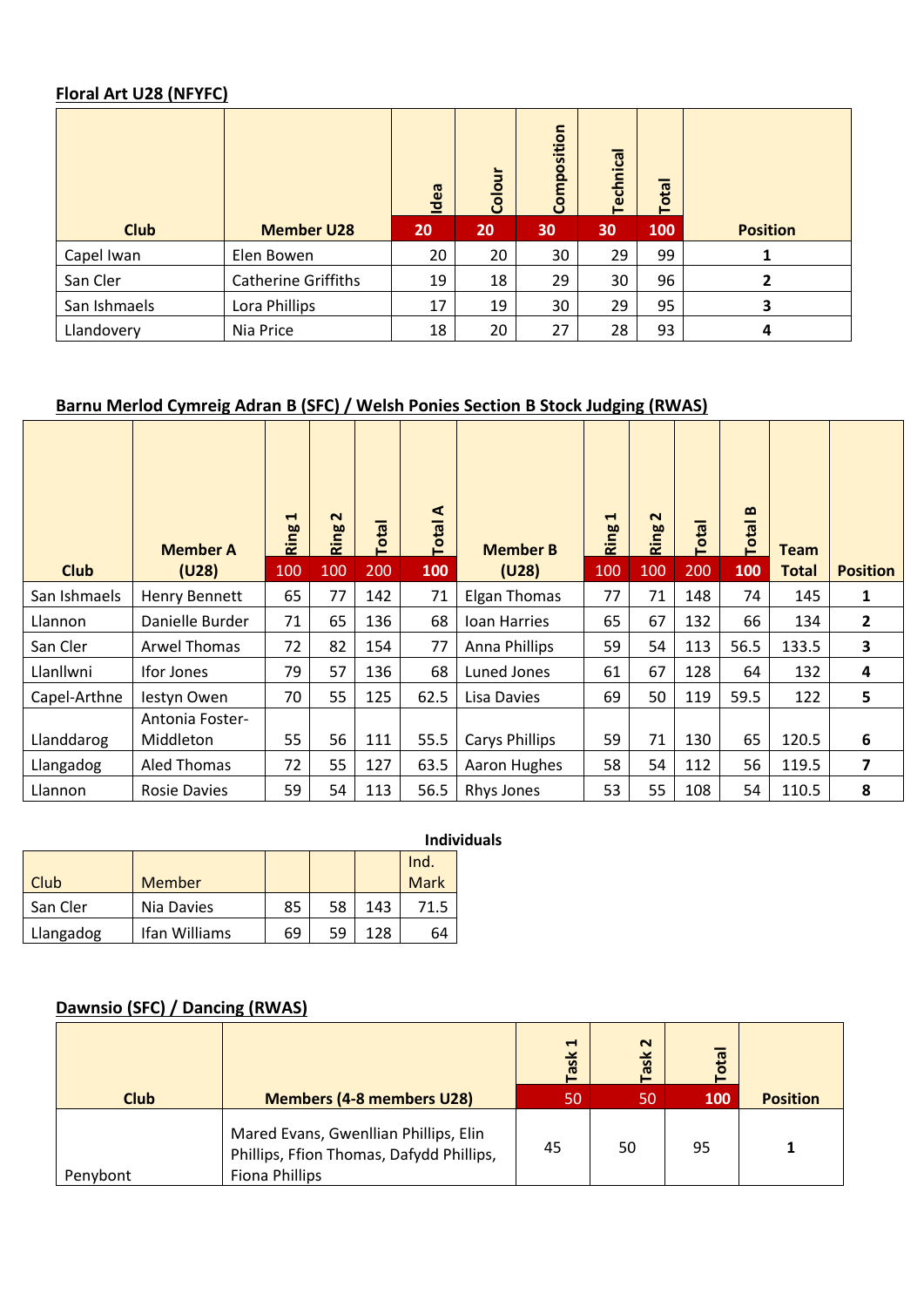#### **Gwaith Coed (SFC) / Woodwork (RWAS)**

|              |                      |                     | design<br>and<br>workmanship,<br>soundness<br>Quality of<br>structural | Teamwork | Safe working | Originality | Purpose<br>$\mathbf{a}$<br>置 | <b>Total</b> |                 |
|--------------|----------------------|---------------------|------------------------------------------------------------------------|----------|--------------|-------------|------------------------------|--------------|-----------------|
| <b>Club</b>  | <b>Member U28</b>    | <b>Member U28</b>   | 60                                                                     | 10       | 10           | 10          | 10                           | 100          | <b>Position</b> |
| San Ishmaels | <b>Henry Bennett</b> | Dylan Thomas        | 50                                                                     | 9        | 8            | 8           | 9                            | 84           | 1               |
| Cynwyl Elfed | Dafydd Davies        | Deian Rees          | 45                                                                     | 10       | 8            | 8           | 9                            | 80           | $\overline{2}$  |
| Capel Iwan   | Chris Ludgate        | <b>Rhys Thomas</b>  | 40                                                                     | 10       | 8            | 9           | 9                            | 76           | 3               |
| San Cler     | Sarah Howells        | <b>Owain Davies</b> | 10                                                                     | 1        | 5            | 1           | 0                            | 17           | 4               |

#### **Coginio (FfCFfI) / Cookery (NFYFC)**

|              |                   |                   |                   | including<br>skills,<br>cookery<br>teamwork<br><b>Practical</b> | Taste | choice<br>suitability,<br>variety<br>courses,<br>and<br>menu<br>Finished<br>đ | Overall display and interpretation<br>of theme | clothing<br>Suitable | <b>Total</b> |                 |
|--------------|-------------------|-------------------|-------------------|-----------------------------------------------------------------|-------|-------------------------------------------------------------------------------|------------------------------------------------|----------------------|--------------|-----------------|
| <b>Club</b>  | <b>Member U28</b> | <b>Member U21</b> | <b>Member U16</b> | 50                                                              | 50    | 20                                                                            | 20                                             | 10                   | 150          | <b>Position</b> |
| Dyffryn Tywi | Cerys Thomas      | Hannah Peach      | Elen Beynon       | 45                                                              | 45    | 18                                                                            | 18                                             | 10                   | 136          | 1               |
| Capel Iwan   | Edryd James       | Mari-Glyn Jones   | Mared Alun        | 42                                                              | 43    | 18                                                                            | 18                                             | 10                   | 131          | 2               |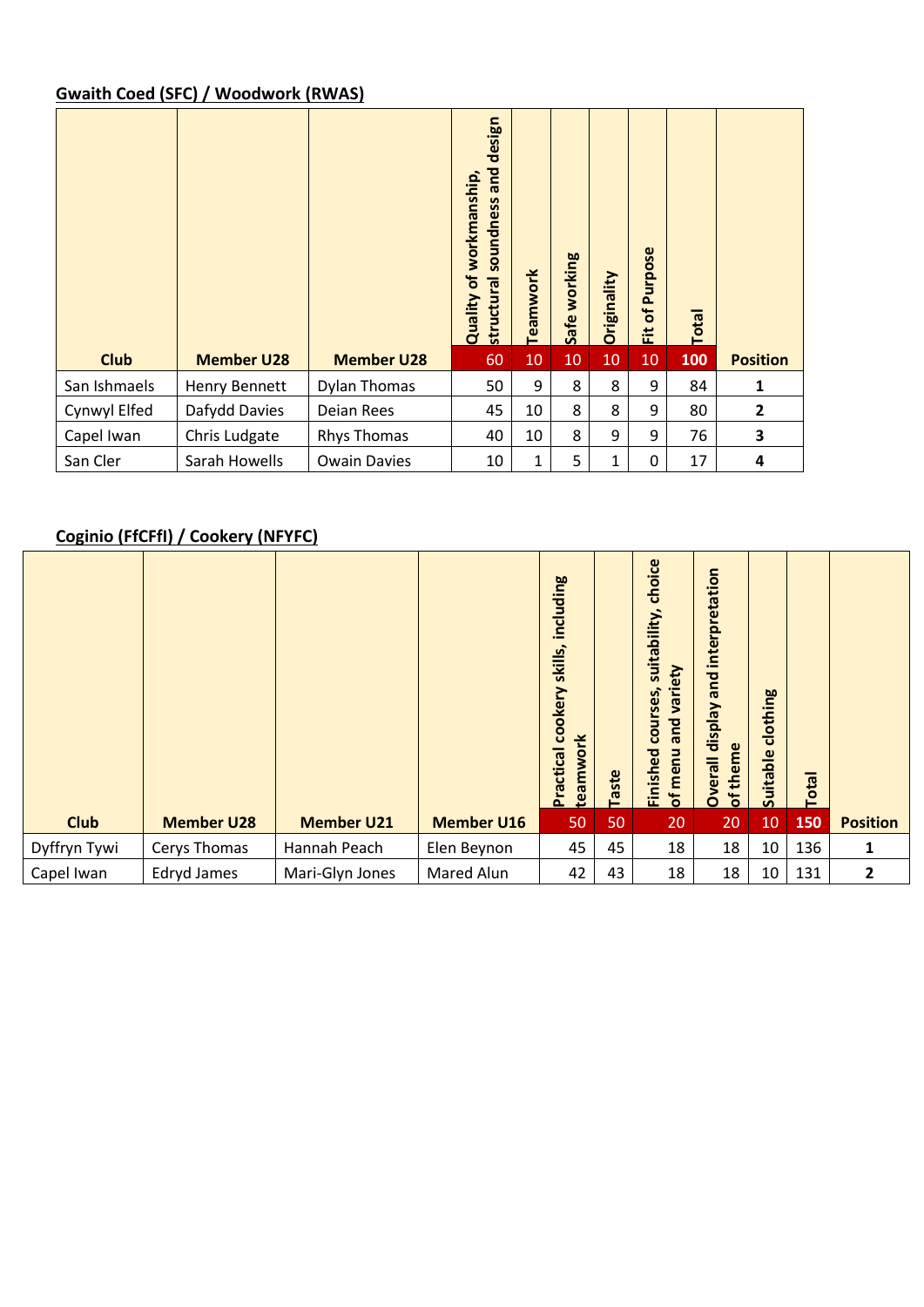#### **Cynnig Syniad am Eitem Amaethyddol ar gyfer Deunydd Amgen (SFC) / Pitch an Agricultural Item for Alternative use (RWAS)**

|              |                      |    | Originality of idea | Total |                 |
|--------------|----------------------|----|---------------------|-------|-----------------|
| <b>Club</b>  | <b>Member U28</b>    | 70 | 30                  | 100   | <b>Position</b> |
| Dyffryn Tywi | Angharad Thomas      | 60 | 28                  | 88    | $\mathbf{1}$    |
| Llangaodg    | Aaron Hughes         | 62 | 25                  | 87    | $\mathbf{2}$    |
| Llanelli     | Martha Sauro         | 62 | 24                  | 86    | 3               |
| Llannon      | <b>Dylan Davies</b>  | 57 | 26                  | 83    | 4               |
| Llandovery   | <b>Sion Davies</b>   | 52 | 25                  | 77    | 5               |
| Llanfynydd   | Rhodri Williams      | 50 | 23                  | 73    | 6               |
| Dyffryn Tywi | Rhiannon Jones       | 50 | 22                  | 72    | $7 =$           |
| Llannon      | <b>Ieuan Harries</b> | 50 | 22                  | 72    | $7=$            |

#### **Creu a Pherfformio Hysbyseb Deledu yn Hyrwyddo Cynnyrch Cymreig (SFC) / Create and perfome a TV Advert Promoting Welsh Produce (RWAS)**

|             |                                                             | Performance | Costume<br>ಹ<br>Set | <b>Effect</b><br>Overall | <b>Total</b> |                 |
|-------------|-------------------------------------------------------------|-------------|---------------------|--------------------------|--------------|-----------------|
| <b>Club</b> | (2-6 Members) U28                                           | 50          | 30                  | 20                       | 100          | <b>Position</b> |
| Penybont    | Elin Phillips, Elen Jones, Fiona Phillips a<br>Teleri James | 45          | 27                  | 18                       | 90           |                 |

## **Creu Penwast (SFC) / Halter Making (RWAS)**

|               |                          | Total |                 |
|---------------|--------------------------|-------|-----------------|
| <b>Club</b>   | <b>Member U28</b>        | 100   | <b>Position</b> |
| Llanfynydd    | Sara George              | 80    |                 |
| Capel-Arthne  | Meleri Lloyd             | 75    | $\mathbf{z}$    |
| Llanelli      | Mali Samuel              | 65    | 3               |
| San Cler      | <b>William Griffiths</b> | 55    | $4=$            |
| Dyffryn Cothi | Lynwen Mathias           | 55    | $4=$            |
| Llanddarog    | Cerys Morgan             | 50    | 6               |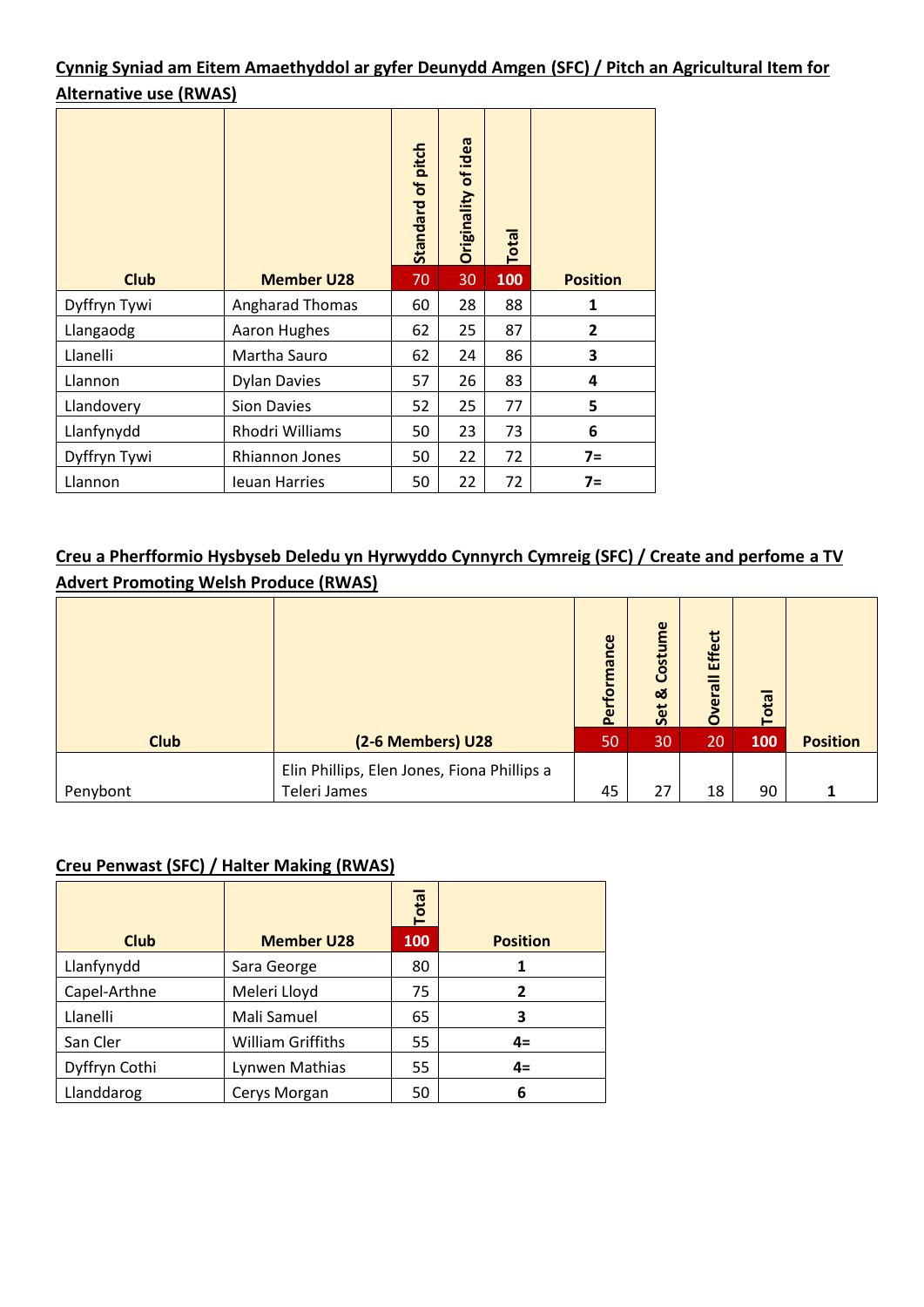#### **Gêm y Cenedlaethau (SFC) / Generation Game (RWAS)**

| <b>Club</b>      | <b>Member U28</b>      | <b>Member U28</b>        | <b>Total</b><br>100 | <b>Position</b>         |
|------------------|------------------------|--------------------------|---------------------|-------------------------|
| Dyffryn Tywi     | Rhys Peach             | Gwennan Jones            | 91                  | $\mathbf{1}$            |
| Cynwyl Elfed     | <b>Claire Evans</b>    | <b>Betsan Walters</b>    | 88                  | $\overline{2}$          |
| Llanelli         | Mali Samuel            | Celyn Thomas             | 85                  | 3                       |
| Dyffryn Cothi    | <b>Sulwen Richards</b> | <b>Medwen Williams</b>   | 75                  | $\overline{\mathbf{4}}$ |
| Llanddarog       | Lowri Anderson         | <b>Ffion Anderson</b>    | 70                  | 5                       |
| Hendygwyn ar Daf | Kelsey Haycocks        | <b>Ceulyn Davies</b>     | 68                  | 6                       |
| Llanfynydd       | Rhodri Williams        | Rhys Jones               | 67                  | 7                       |
| Dyffryn Tywi     | Nia James              | Cara James               | 65                  | 8                       |
| Capel Iwan       | <b>Osian Davies</b>    | <b>Edryd James</b>       | 63                  | 9                       |
| Capel-Arthne     | <b>Rhian Williams</b>  | Meleri Lloyd             | 61                  | 10                      |
| Llangadog        | Mari James             | <b>Jack Davies</b>       | 60                  | 11                      |
| Llanddarog       | <b>Elin Thomas</b>     | <b>Tom Sams</b>          | 57                  | 12                      |
| Llannon          | Katia Rose             | <b>Bethany Sailsbury</b> | 55                  | 13                      |
| Cwmann           | Lowri Davies           | <b>Undeg Jones</b>       | 54                  | 14                      |
| San Ishmaels     | <b>Bethan Evans</b>    | <b>Charlie Phillips</b>  | 50                  | 15                      |
| Dyffryn Cothi    | Carwen George          | <b>Anna Davies</b>       | 47                  | 16                      |
| Capel-Arthne     | <b>Owen Phillips</b>   | <b>Llyr Phillips</b>     | 46                  | 17                      |
| Llannon          | <b>Rosie Davies</b>    | Danielle Burder          | 45                  | 18                      |
| Llandovery       | <b>Ffion Morgan</b>    | <b>Steffan Thomas</b>    | 43                  | 19                      |
| Penybont         | <b>Mared Evans</b>     | Cadi Evans               | 40                  | 20                      |
| San Ishmaels     | <b>Steffan Howells</b> | lestyn Howells           | 38                  | 21                      |
| Llanllwni        | Llyr Dunn              | <b>Elis Evans</b>        | 30                  | 22                      |

#### **Prif Gylch – Ras Gyfnewid (SFC) / Main Ring – Relay Race (RWAS)**

|             | (4 aelod) - U28,                                                                 | <b>Relay Race</b> | Originality | Costumes       | <b>Overall Effect</b><br>Commentary and | <b>Sub Total</b> | Penalty<br>Time | Total |                 |
|-------------|----------------------------------------------------------------------------------|-------------------|-------------|----------------|-----------------------------------------|------------------|-----------------|-------|-----------------|
| <b>Club</b> | U21, U18 & U16                                                                   | 50                | 10          | 10             | 30                                      | 100              |                 |       | <b>Position</b> |
| Llangadog   | Ifan Williams, Ioan<br>Hughes, Abner<br>Evans, Sion Jones a<br><b>Guto Price</b> | 50                | 8           | $\overline{7}$ | 27                                      | 92               |                 | 92    | 1               |
| San Pedr    | Jac Jones, Cara<br>Morris, Tom Jones<br>a Alys John                              | 48                | 6           | 8              | 26                                      | 88               |                 | 88    | $\overline{2}$  |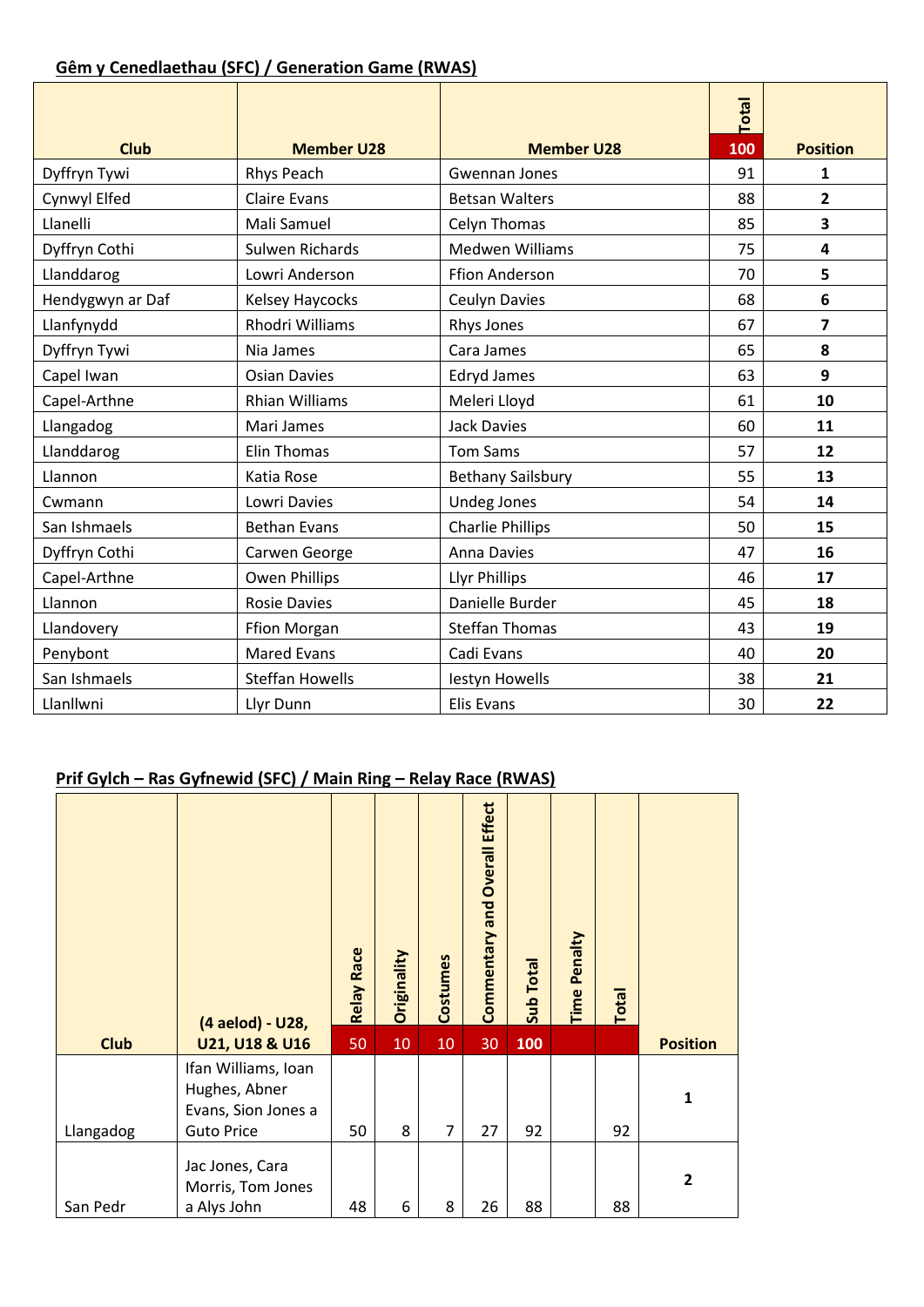| Owens, Dylan<br>3<br>Jones, Nia Davies a<br>San Cler<br><b>Elin Davies</b><br>6<br>$\overline{7}$<br>85<br>85<br>46<br>26<br>Beca Jones, Sara<br>4<br>Jones, Sion Davies<br>Capel Iwan<br>40<br>8<br>83<br>a Edryd James<br>8<br>27<br>83<br>Undeg Jones, Llyr<br>Davies, Megan<br>5<br>Lewis a Lowri<br>$\overline{7}$<br>$\overline{7}$<br>82<br>82<br><b>Davies</b><br>44<br>24<br>Cwmann<br>Llyr Dunn, Elis<br>Evans, lestyn<br>6<br>Evans, Dylan<br>Llanllwni<br>Thomas<br>42<br>8<br>$\overline{7}$<br>81<br>81<br>24<br>Carwen Richards,<br>Harri Williams,<br>Lloyd Thomas,<br>$\overline{\mathbf{z}}$<br>Isaac Davies a |
|----------------------------------------------------------------------------------------------------------------------------------------------------------------------------------------------------------------------------------------------------------------------------------------------------------------------------------------------------------------------------------------------------------------------------------------------------------------------------------------------------------------------------------------------------------------------------------------------------------------------------------|
|                                                                                                                                                                                                                                                                                                                                                                                                                                                                                                                                                                                                                                  |
|                                                                                                                                                                                                                                                                                                                                                                                                                                                                                                                                                                                                                                  |
|                                                                                                                                                                                                                                                                                                                                                                                                                                                                                                                                                                                                                                  |
|                                                                                                                                                                                                                                                                                                                                                                                                                                                                                                                                                                                                                                  |
|                                                                                                                                                                                                                                                                                                                                                                                                                                                                                                                                                                                                                                  |
|                                                                                                                                                                                                                                                                                                                                                                                                                                                                                                                                                                                                                                  |
|                                                                                                                                                                                                                                                                                                                                                                                                                                                                                                                                                                                                                                  |
|                                                                                                                                                                                                                                                                                                                                                                                                                                                                                                                                                                                                                                  |
|                                                                                                                                                                                                                                                                                                                                                                                                                                                                                                                                                                                                                                  |
|                                                                                                                                                                                                                                                                                                                                                                                                                                                                                                                                                                                                                                  |
|                                                                                                                                                                                                                                                                                                                                                                                                                                                                                                                                                                                                                                  |
|                                                                                                                                                                                                                                                                                                                                                                                                                                                                                                                                                                                                                                  |
|                                                                                                                                                                                                                                                                                                                                                                                                                                                                                                                                                                                                                                  |
|                                                                                                                                                                                                                                                                                                                                                                                                                                                                                                                                                                                                                                  |
|                                                                                                                                                                                                                                                                                                                                                                                                                                                                                                                                                                                                                                  |
|                                                                                                                                                                                                                                                                                                                                                                                                                                                                                                                                                                                                                                  |
|                                                                                                                                                                                                                                                                                                                                                                                                                                                                                                                                                                                                                                  |
|                                                                                                                                                                                                                                                                                                                                                                                                                                                                                                                                                                                                                                  |
|                                                                                                                                                                                                                                                                                                                                                                                                                                                                                                                                                                                                                                  |
| Dyffryn Cothi<br>38<br>8<br>8<br>27<br>81<br>$-2$<br>79<br><b>Trystan Evans</b>                                                                                                                                                                                                                                                                                                                                                                                                                                                                                                                                                  |
| Rhiannon Jones,                                                                                                                                                                                                                                                                                                                                                                                                                                                                                                                                                                                                                  |
| Heledd Jones,                                                                                                                                                                                                                                                                                                                                                                                                                                                                                                                                                                                                                    |
| $8=$<br>Gwyn James a                                                                                                                                                                                                                                                                                                                                                                                                                                                                                                                                                                                                             |
| $\overline{7}$<br>Dyffryn Tywi<br><b>Gwion Evans</b><br>36<br>6<br>26<br>75<br>75                                                                                                                                                                                                                                                                                                                                                                                                                                                                                                                                                |
| Ffion Anderson,                                                                                                                                                                                                                                                                                                                                                                                                                                                                                                                                                                                                                  |
| Lowri Anderson,                                                                                                                                                                                                                                                                                                                                                                                                                                                                                                                                                                                                                  |
| $8=$<br>Rhys Griffiths, Ellis                                                                                                                                                                                                                                                                                                                                                                                                                                                                                                                                                                                                    |
| $\overline{7}$<br>Llanddarog<br>8<br>26<br>75<br>75<br><b>Davies</b><br>34                                                                                                                                                                                                                                                                                                                                                                                                                                                                                                                                                       |
| Hannah Jones,                                                                                                                                                                                                                                                                                                                                                                                                                                                                                                                                                                                                                    |
| Gwawr Owens,                                                                                                                                                                                                                                                                                                                                                                                                                                                                                                                                                                                                                     |
| 10<br>Danielle Burder,                                                                                                                                                                                                                                                                                                                                                                                                                                                                                                                                                                                                           |
| $\overline{7}$<br><b>Dylan Davies</b><br>32<br>8<br>26<br>73<br>73<br>Llannon                                                                                                                                                                                                                                                                                                                                                                                                                                                                                                                                                    |
| Rhianydd Davies,                                                                                                                                                                                                                                                                                                                                                                                                                                                                                                                                                                                                                 |
| William Edwards,                                                                                                                                                                                                                                                                                                                                                                                                                                                                                                                                                                                                                 |
| 11<br>Aled Jenkins a Sam                                                                                                                                                                                                                                                                                                                                                                                                                                                                                                                                                                                                         |
| Llandeilo<br>$\overline{7}$<br>$\overline{7}$<br>28<br>27<br>69<br>69<br>Morgan                                                                                                                                                                                                                                                                                                                                                                                                                                                                                                                                                  |
| Eunice Jones, Lisa                                                                                                                                                                                                                                                                                                                                                                                                                                                                                                                                                                                                               |
| Gibbard, Steff                                                                                                                                                                                                                                                                                                                                                                                                                                                                                                                                                                                                                   |
| 12<br>Griffiths a Mabli                                                                                                                                                                                                                                                                                                                                                                                                                                                                                                                                                                                                          |
| $\overline{7}$<br>67<br>San Ishmaels<br>Thomas<br>$\overline{7}$<br>23<br>$-5$<br>62<br>30                                                                                                                                                                                                                                                                                                                                                                                                                                                                                                                                       |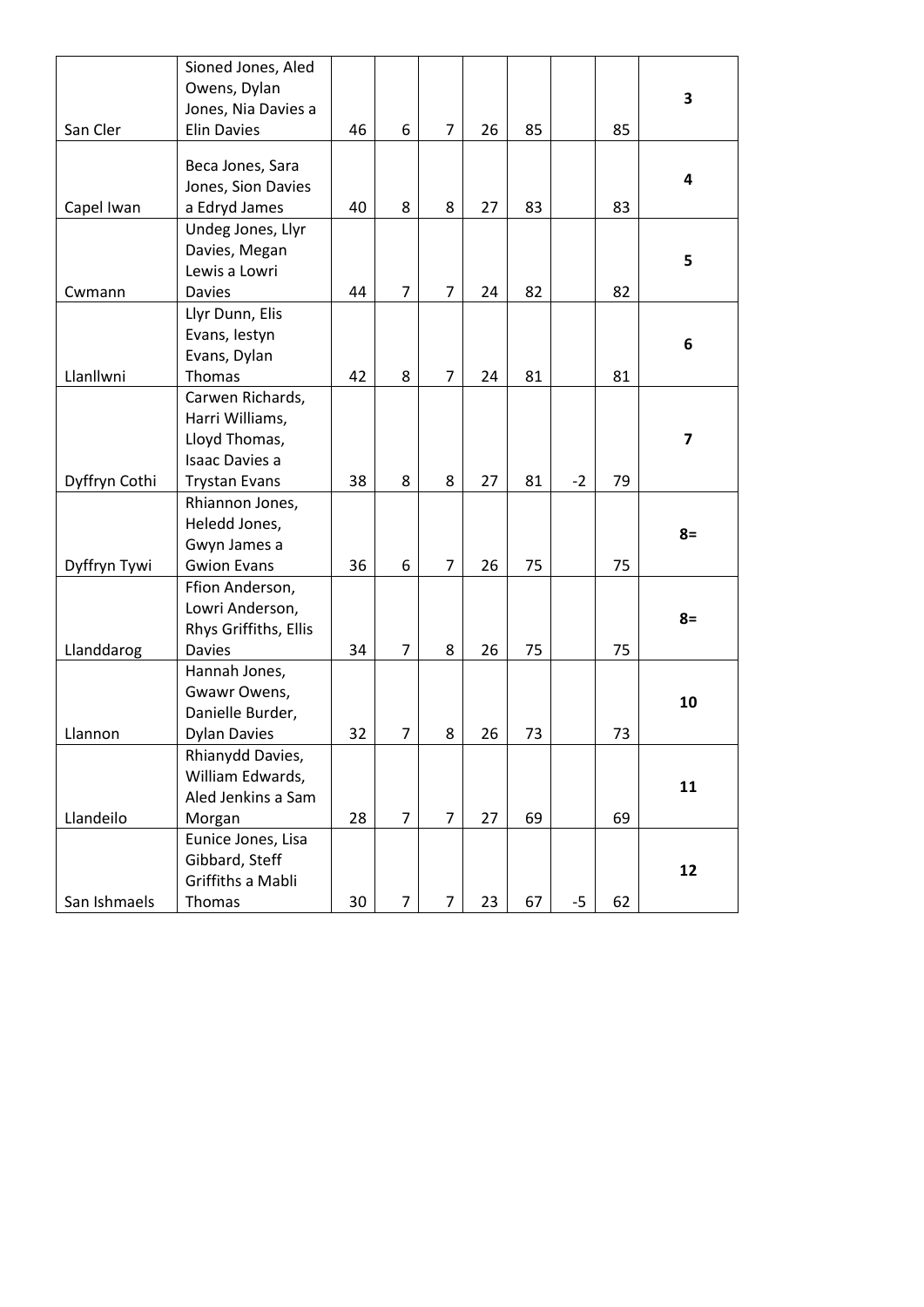# **Arddangosfa Ffederasiwn (SFC) / Federation Display (RWAS)**

| <b>Club</b>  | <b>Members (maximum of 6 members U28)</b>                                                         | <b>Position</b> |
|--------------|---------------------------------------------------------------------------------------------------|-----------------|
| Penybont     | Dafydd Phillips, Carwyn Thomas, Ffion Thomas, Gwenllian<br>Phillips, Hannah Richards, Elin Thomas |                 |
| Capel-Arthne | lestyn Owen, Owen Phillips, Owain John, Llyr Phillips,<br>Ceris Thomas a Gethin Morgan            | 2               |
| Llanelli     | Seren Morgan, Katie Sauro, Martha Sauro, Celyn Thomas,<br>Mali Samuel                             | 3               |
| Cynwyl Elfed | Deian Rees, Dafydd Davies, Claire Evans, Sara Brown,<br>Cerys Brown, Betsan Walters               | 4               |
| Llanfynydd   | Rhys Jones, Carys Morgan, Arwel Evans, Rhodri Williams                                            | 5               |

#### **Canlyniadau 'Y Fuwch'**

| Club         | <b>Name</b>            | Carcass        | Winter fair    | <b>Dairy</b><br>Stockman- | Cattle<br>Stockman- | Stockman - Ewes | Stockman - Pigs | <b>Wales Stockman</b> | Rally - Hereford | Rally - North Country | $\bf{z}$<br>Rally - Section | <b>Total</b> | Position        |
|--------------|------------------------|----------------|----------------|---------------------------|---------------------|-----------------|-----------------|-----------------------|------------------|-----------------------|-----------------------------|--------------|-----------------|
| Penybont     | Elan Thomas            | 8              |                | $\overline{7}$            | 7                   | $\mathbf{1}$    | $\mathbf{1}$    |                       |                  | 6                     | $\overline{7}$              | 37           | 1               |
| Llangadog    | Ifan Williams          | 8              | $\overline{1}$ | $\mathbf 1$               | 4                   | 8               | 5               |                       | $\mathbf{1}$     | 6                     | $\mathbf 1$                 | 35           | $\overline{2}$  |
| Llanllwni    | Ifor Jones             | 5              |                | 3                         | $\overline{4}$      | $\mathbf{1}$    | 8               |                       | 8                | $\overline{1}$        | $\overline{4}$              | 34           | 3               |
| Llangadog    | <b>Aaron Hughes</b>    | 3              |                | $\mathbf{1}$              | 8                   | 6               | 5               |                       | 6                | 3                     | 1                           | 33           | 4               |
| San Ishmaels | Iwan Rhys Thomas       |                |                | 8                         | 3                   | 6               | 8               |                       | 8                |                       |                             | 33           | 4               |
| Llanfynydd   | Elin Ludgate           | $\overline{2}$ |                | $\overline{4}$            | $\overline{7}$      | 8               | $\mathbf{1}$    |                       | $\overline{7}$   | $\mathbf 1$           |                             | 30           | $6\phantom{1}6$ |
| San Ishmaels | Nia Thomas             |                |                | 8                         | 7                   | $\overline{2}$  | 6               |                       | 4                |                       |                             | 27           | 7               |
| Llanfynydd   | <b>Carys Morgans</b>   |                |                | 6                         | 8                   | $\mathbf{1}$    | $\overline{7}$  |                       | $\overline{1}$   | 3                     |                             | 26           | 8               |
| Penybont     | <b>Olwen Roberts</b>   | 6              |                | 3                         | $\mathbf{1}$        | $\overline{4}$  | $\mathbf{1}$    |                       | $\mathbf{1}$     | $\overline{1}$        | 8                           | 25           | 9               |
| Llangadog    | <b>Guto Price</b>      |                |                | $\mathbf{1}$              | $\overline{2}$      | 8               | $\overline{2}$  |                       | 7                | 4                     |                             | 24           | 10              |
| Penybont     | Marie Hughes           | 3              |                | $\mathbf{1}$              | 5                   | 6               | $\mathbf{1}$    |                       | $\mathbf{1}$     | $\mathbf 1$           | 3                           | 21           | 11              |
| Whitland     | Lewis Gibbin           |                |                | 5                         | $\overline{4}$      | $\overline{7}$  | 5               |                       |                  |                       |                             | 21           | 11              |
| Penybont     | <b>Gilbert Roberts</b> | 8              |                |                           |                     |                 |                 |                       | $\overline{2}$   | 8                     | $\overline{2}$              | 20           | 13              |
| Dyffryn Tywi | <b>Angharad Thomas</b> |                |                | 5                         | 5                   | 5               | $\mathbf{1}$    |                       | 3                | $\mathbf{1}$          |                             | 20           | 13              |
| Llangadog    | <b>Jack Davies</b>     | $\overline{7}$ |                | $\mathbf{1}$              | 4                   | $\mathbf 1$     | 1               |                       | $\mathbf{1}$     | $\mathbf{1}$          |                             | 16           | 15              |
| Llangadog    | Sion Roberts           |                |                | 8                         | 1                   | $\overline{2}$  | 3               |                       |                  | $\mathbf 1$           |                             | 15           | 16              |
| San Ishmaels | <b>Elgan Thomas</b>    |                |                | $\mathbf{1}$              | $\mathbf{1}$        | $\mathbf{1}$    | $\overline{3}$  |                       | $\mathbf{1}$     | $\mathbf{1}$          | $\overline{7}$              | 15           | 16              |
| Llannon      | Rhys Jones             |                |                | $\mathbf{1}$              | $\mathbf{1}$        | $\mathbf{1}$    | $\overline{7}$  |                       | $\mathbf{1}$     | 3                     | $\mathbf{1}$                | 15           | 16              |
| Llangadog    | <b>Aled Davies</b>     | $\overline{7}$ | $\mathbf{1}$   |                           |                     |                 |                 |                       | 5                | $\overline{1}$        |                             | 14           | 19              |
| Llangadog    | Sara Price             |                |                | 4                         | $\mathbf{1}$        | 3               | 3               |                       |                  | 3                     |                             | 14           | 19              |
| Llangadog    | <b>Manon Roberts</b>   |                |                | 3                         | 1                   | 1               | 6               |                       |                  | 3                     |                             | 14           | 19              |